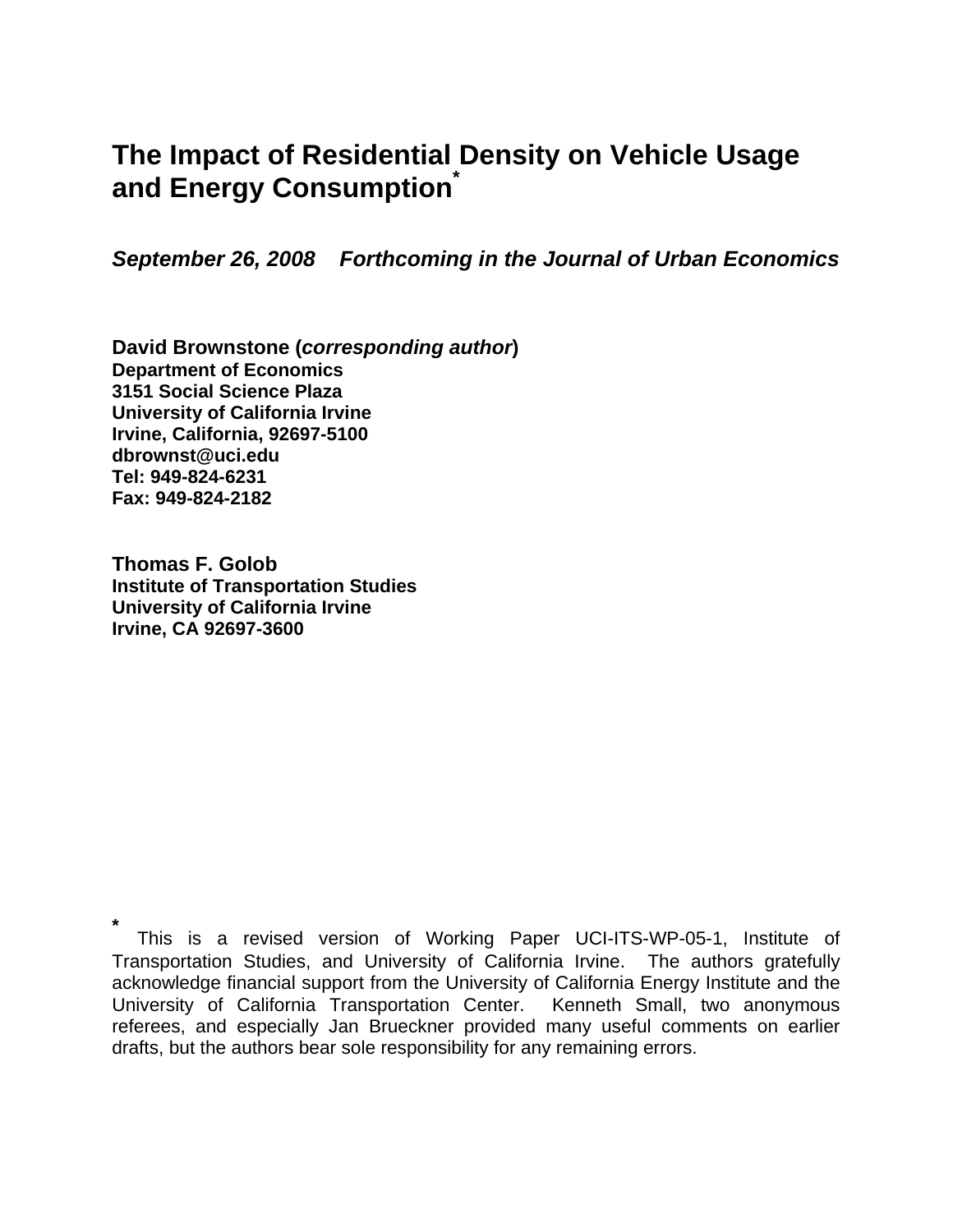# **The Impact of Residential Density on Vehicle Usage and Energy Consumption**

**David Brownstone Thomas F. Golob** 

**University of California Irvine** 

### **Abstract**

We specify and estimate a joint model of residential density, vehicle use, and fuel consumption that accounts for both self selection effects and missing data that are related to the endogenous variables. Our model is estimated on the California subsample of the 2001 U.S. National Household Transportation Survey (NHTS). Comparing two California households that are similar in all respects except residential density, a lower density of 1,000 housing units per square mile (roughly 40% of the weighted sample average) implies an increase of 1,200 miles driven per year (4.8%) and 65 more gallons of fuel used per household (5.5%). This total effect of residential density on fuel usage is decomposed into two paths of influence. Increased mileage leads to a difference of 45 gallons, but there is an additional direct effect of density through lower fleet fuel economy of 20 gallons per year, a result of vehicle type choice.

JEL Codes: C30, D12, L92, Q58, R14, R41

Keywords: residential density, vehicle use, vehicle fuel consumption, simultaneous equations, self-selection.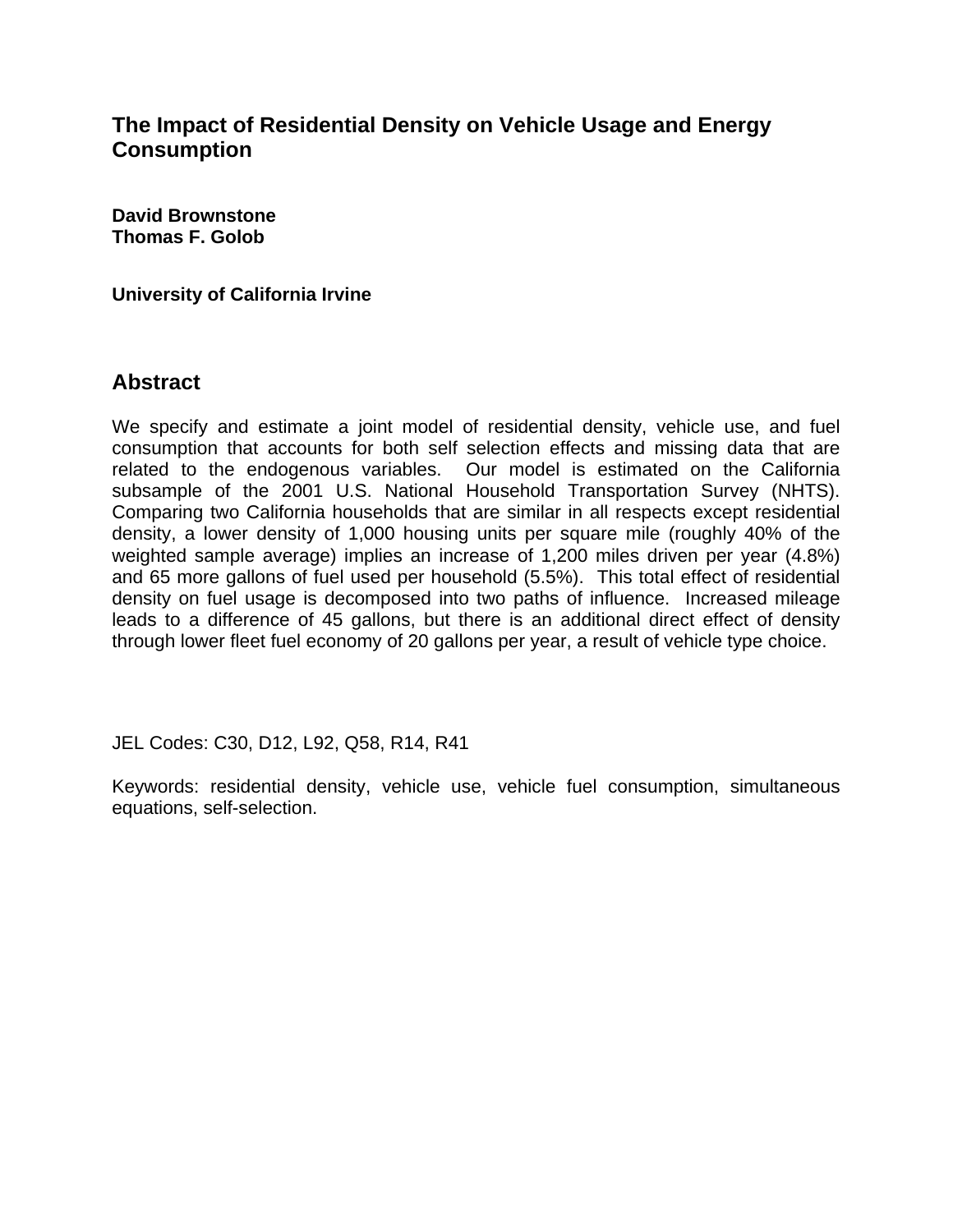# **1. Introduction and Background**

This paper measures the relationship between residential density, household vehicle use, and household vehicle fuel use. It contributes to a large literature on the impact and/or desirability of low-density suburban development, frequently called "urban sprawl," that has dominated development in the U.S. since World War II. Increased vehicle usage associated with suburbanization or urban sprawl has been linked to increasing global warming, emissions, and other problems (see Pickrell and Schimek, 1999, and Kahn, 2000). Urban sprawl is not simply low density, but also involves scattered development, commercial strip development, or large expanses of single-use development. Nevertheless, density is highly correlated with almost all measures of urban sprawl and is the measure used most frequently in this literature (see reviews by Ewing and Cervero, 2001, and Badoe and Miller, 2000). When used alone as an indicator of sprawl, density should therefore be interpreted as a proxy for access to employment, shopping, and other travel destinations. The main reason density is used so frequently is that it is one of the few indicators of sprawl that is consistently measured across space and time, and it is readily available in most relevant data sets.

Aggregate studies examining the bivariate relationship between vehicle miles traveled and density find a large significant inverse effect (see Newman and Kenworthy, 1999). These studies are flawed because they do not account for the possibility of residential self-selection, which is the tendency for those households that prefer non-private vehicle travel to locate in dense areas with more transit and shorter trip distances. Many studies use disaggregate household data to attempt to control for observable differences between households living in low and high density areas. One of the best of these is Bento et al. (2005), which used the 1990 National Personal Transportation Study to build disaggregate models of number of vehicles per household and vehicle miles traveled (VMT) per vehicle. They supplemented the density measures in the data with road density, rail and bus transit supply, population centrality, city shape, jobshousing balance, population density, land area, and climate. Bento et al. (2005) found that the magnitudes of the impact of any of their built environment measures were frequently statistically insignificant and small in magnitude.

Although disaggregate studies that include a rich set of socioeconomic control variables (e.g. Bento et al., 2005) are less subject to residential self-selection bias, it is still possible that residents of high density areas differ in some unobservable characteristics that influence their travel behavior. The only way to deal with this possibility is to build joint models of residential (or density) choice and travel behavior. One of the first studies to do this was Boarnet and Sarmiento (1998). They used the percentage of buildings built before 1945, the percentage of buildings built between 1945 and 1985, the percentage of residents more than 65 years old, and the percentage of foreign residents as instrumental variables for residential density, and they found no stable link between density and VMT.

Bhat and Guo (2007) use San Francisco Bay Area data to build an ambitious joint model of residential location and number of household vehicles. Their model allows for self-selection effects (correlation between the error terms in their equations), but after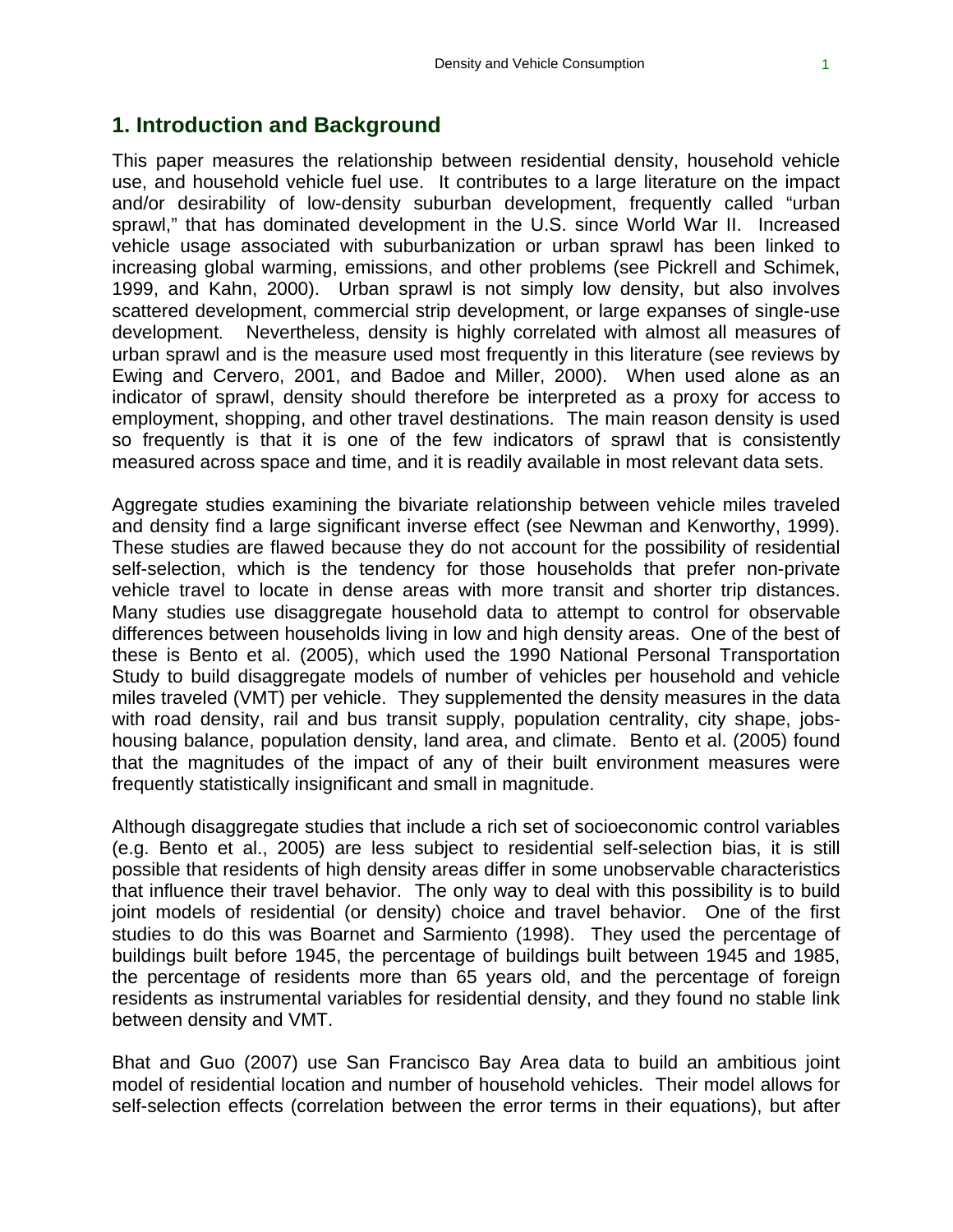controlling for a rich set of covariates they do not find any significant effects. Bhat and Guo find statistically significant but quantitatively small impacts of built environment measures (street block density, transit availability, and transit access time) on vehicle ownership.

We also directly model the joint choice of density and VMT to control for potential selectivity, and we also include a rich set of socioeconomic variables using the California subsample from the 2001 National Highway Transportation Study described in the next section of this paper. We chose to work with California because it has as much variation in the key variables as the U.S, but is relatively homogeneous in climate, fuel, and vehicle prices. Unlike previous studies we also explicitly model vehicle fuel consumption to account for the possibility that residents of high density neighborhoods choose smaller, more fuel efficient vehicles. This might be due to the relative difficulty of maneuvering and parking large vehicles in dense neighborhoods. Fang (2008) uses the same data to show that residents of dense neighborhoods choose fewer trucks and more small cars.

Unlike Bhat and Guo (2007) and Fang (2008) we do not explicitly model the number of vehicles or their type. This greatly simplifies the econometrics and allows us to easily deal with problems caused by non-random data selection as described in the next section The third section describes our simultaneous equations model in which residential density, vehicle usage (VMT), and fuel consumption are joint endogenous variables. The fourth section describes the results, which are similar to previous studies in finding a statistically significant but quantitatively small impact of residential density. Even though our model allows for joint causality between the endogenous variables, our preferred model has density causing VMT (as in Bento et al. 2005) and fuel usage. The final section concludes and argues that the impacts of increased residential density are too small to make increasing density a relevant policy tool for trying to reduce VMT or greenhouse gas emissions from residential vehicles.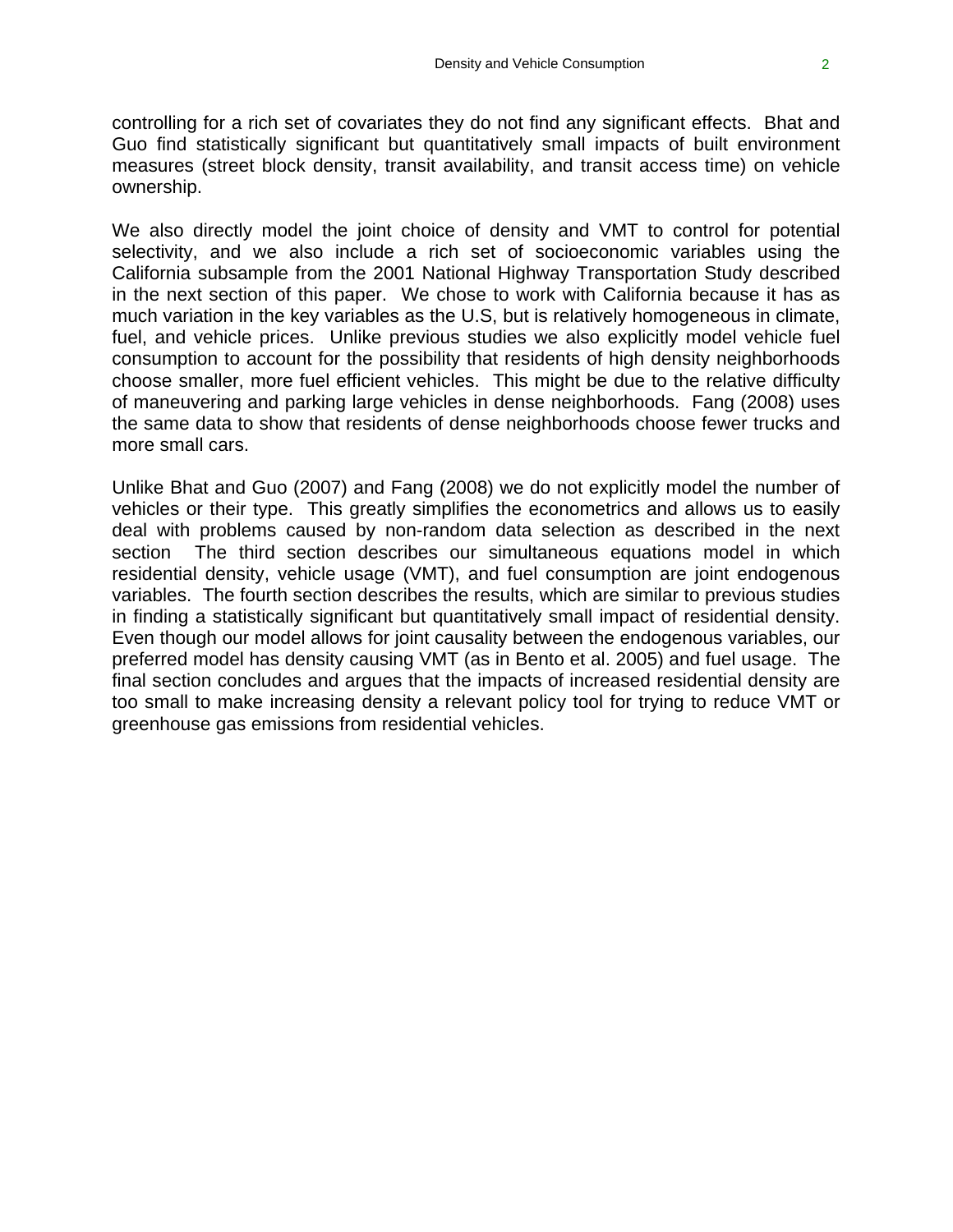### **2. Data**

### *2001 National Household Transportation Survey (NHTS)*

The NHTS is a household-based travel survey conducted every five years by the U.S. Department of Transportation. There are 2,583 California (CA) households in the 2001 NHTS sample, representing 9.9% of the total base sample of 26,038. The survey was conducted over a period of fourteen months ending in May 2002. Daily travel was collected using one-day trip diaries for all household members, and data on noncommuting trips of at least 50 miles to the furthest destination was collected for a fourweek period. Household vehicles were defined as all vehicles generally available to household members, including motorcycles, mopeds, and recreational vehicles. Odometer readings were obtained at two dates, generally a few months apart, in order to provide accurate data on annual vehicle miles of travel. The 2001 NHTS is described in detail in exhibits, reports, and codebooks maintained on the NHTS website (ORNL, 2004).

### *Vehicle Ownership and Fuel Usage*

This study focuses on the energy used by all vehicles owned or leased by California households, including vehicles otherwise available to households for the general use of household members. The weighted frequencies from the NHTS show that 7.5% of California households have no vehicles, 33.8% have one vehicle, 35.0% have two, 15.2% have three, 5.4% have four, and 3.0% have five or more vehicles. As is usual in surveys of this type, households with the fewest numbers of vehicles are underrepresented in the sample.

The procedures used to estimate annual fuel usage for each vehicle in the survey are reported in Schipper and Pinckney (2004). Reported and imputed odometer readings, together with fuel economy test results for each vehicle make, model and vintage, are adjusted for on-road shortfalls of vehicle dynamometer test results, seasonal variations, and relationships between total mileage and average trip lengths. The resulting annual fuel usage and annual miles traveled variables are much more accurate than those available in previous versions of the NHTS. Since annual mileage and exact vehicle make, model and vintage are needed to compute fuel usage, 2079 (80.5%) of all California NHTS households have full information on transportation fuel usage.

Since each household vehicle must be accounted for in order for full energy consumption information to be computed, the proportion of households with full information is a decreasing function of vehicle ownership level. It is difficult to collect odometer readings for households with many vehicles since the survey respondent may not have ready access to all of these vehicles when the survey firm calls to collect the data. Full energy information is available for the vast majority of 1- and 2-vehicle households (91% and 86% respectively), but less than half of all households with four or more vehicles have available energy consumption information. Since the number of vehicles is endogenous in our models, this means that the sample of households with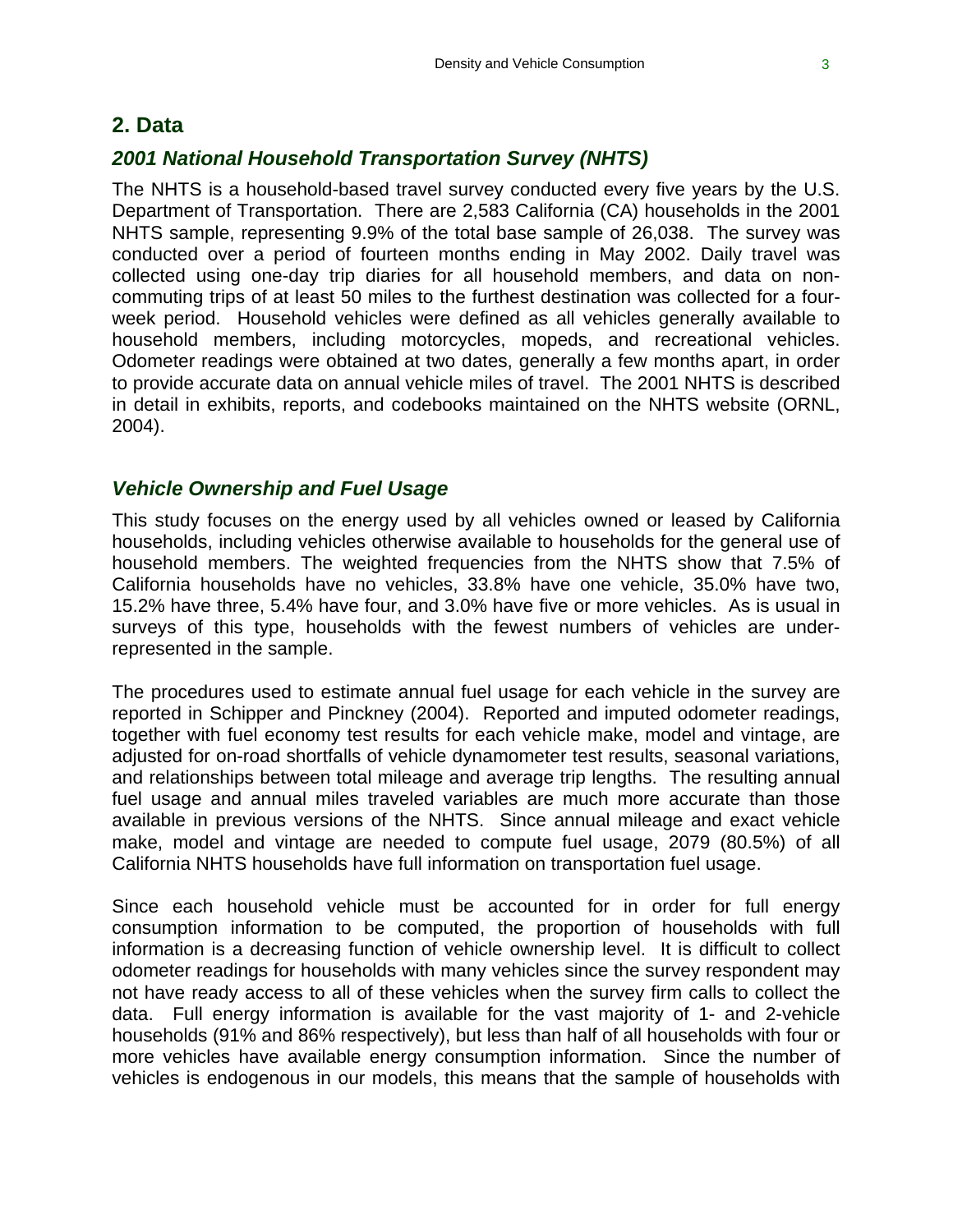complete energy information is not a random sample. We describe the econometric techniques we use to produce consistent estimates later in this paper.

### *Land Use Densities*

The 2001 NHTS provides several measures of land use related to household location. Population per square mile and housing units per square mile are provided at the block group and tract level. Percentage of renter-occupied housing units is provided at both the block group and tract level, and jobs per square mile are provided the tract level. As expected, these seven land use variables are all highly correlated. The typical correlation between any two is above .7.

### *Vehicle Usage and Land Use*

As expected, there is a significant negative relationship between fuel usage and land use density. Each of the seven land use variables was tested, and the strongest relationships were found for dwelling units per square mile at the census block group level. Consequently, we show only the results for the housing density variable, but the other six land use variables exhibit similar patterns. For (urban) densities greater than 50 housing units per square mile, both total annual mileage on all household vehicles and total fuel usage generally decline with increasing housing density, as shown in Table 1. The differences in means for both series are statistically significant, and linear relationships cannot be rejected at the p<.01 level for either series. The slope of the curve is greater for fuel consumption, indicating that there is a positive relationship between effective vehicle fuel economy and urban density. Indeed, effective fuel economy, measured by the ratio of total mileage to total fuel consumption, ranges from a low of 19.7 miles per gallon for households located in areas with densities less than 50 housing units per square mile, to a high of 22.4 miles per gallon for households in areas with greater than 5,000 housing units per square mile.

These relationships are caused in large part by differences in household vehicle ownership levels. As shown in Table 1, vehicles per household ranges from a high of 2.2 vehicles per household for households located in areas of 50-250 dwellings per square mile, to a low of 1.4 vehicles per household for those located in the highest density areas. The differences in fuel economy can be attributed to vehicle type choice differences involving size and power of cars and to the greater number of pickup trucks, vans, and SUVs in lower density areas. As shown in Table 1, the likelihood of owning one of these three types of trucks increases with decreasing density, and there is no reversal of the trend at the lowest density as there is for mileage and fuel usage. Since 1990 the fleet average fuel economy for light trucks was no less than 20.2 miles per gallon while the fleet average fuel economy for cars was no less than 27.5 miles per gallon (see NHTSA, 2008).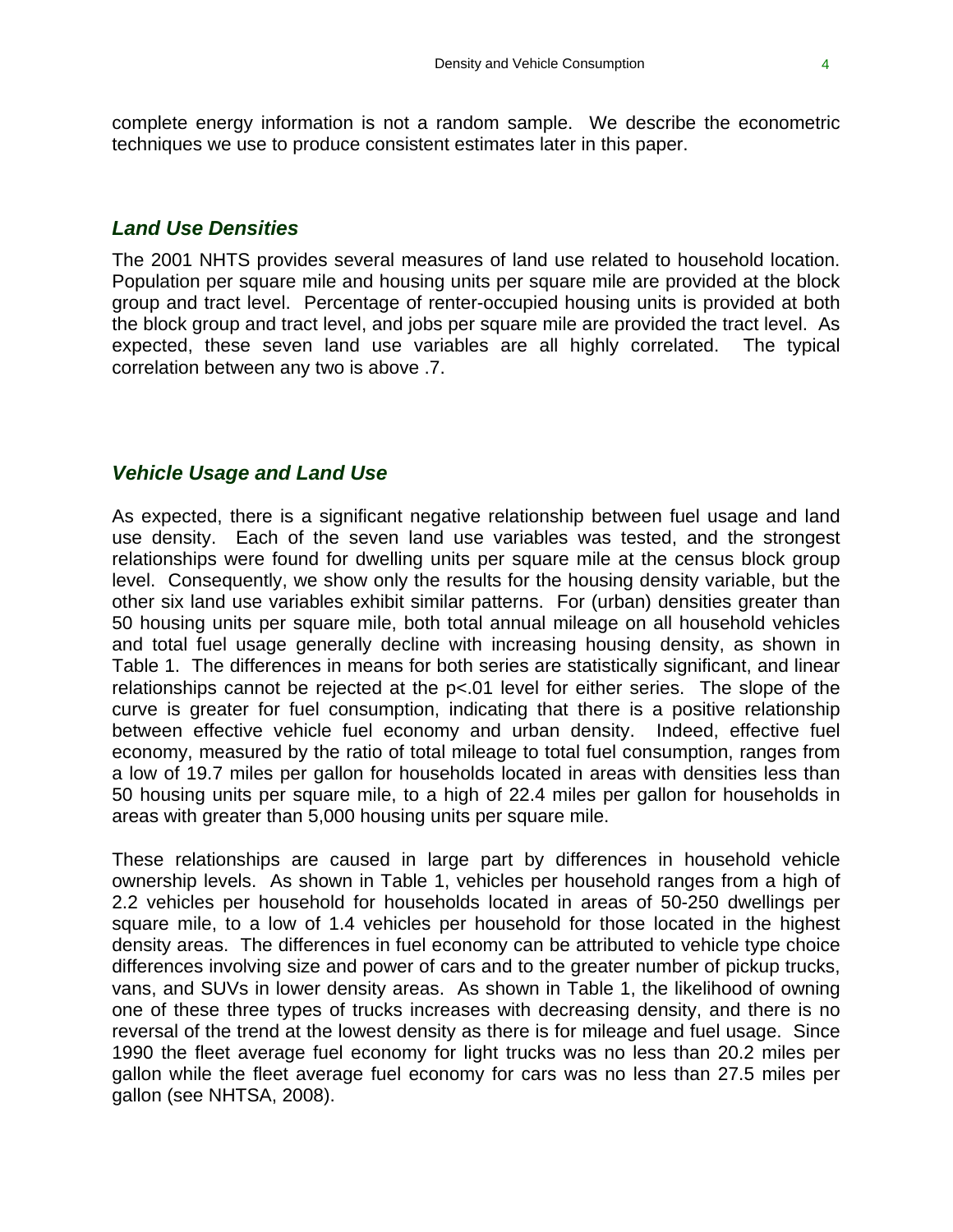| Housing units per square   | < 50  | 50-250        | 250K  | $1-3K$ | $3-5K$ | >5K   |
|----------------------------|-------|---------------|-------|--------|--------|-------|
| mile in Census block group |       |               | 1Κ    |        |        |       |
| Percentage households      | 5     |               | 14    | 40     | 18     | 16    |
| residing in density group  |       |               |       |        |        |       |
| Annual fuel consumption in | 1200  | 1650          | 1230  | 1330   | 1030   | 690   |
| gallons                    |       |               |       |        |        |       |
| Total annual mileage       | 27900 | 33200         | 26600 | 29800  | 23900  | 16900 |
| Vehicles per household     | 1.9   | 2.2           | 1.9   | 1.9    | 1.7    | 1.4   |
| Percentage households      | 85    | 78            | 73    | 68     | 61     | 41    |
| with at least one truck    |       |               |       |        |        |       |
| Average number of drivers  | 1.8   | $\mathcal{P}$ | 1.8   | 1.8    | 1.7    | 1.45  |
| Household income (\$1K)    | 60    | 85            | 74    | 70     | 59     | 61    |

Table 1: Vehicle Characteristics by Residential Density (weighted averages across estimation sample, 2079 observations)

Of course, different types of households choose to live in areas of different residential density. Quite a few socioeconomic and demographic variables were found to describe choice of residential density in the model presented in the next section. Two of the variables that stand out are the number of household drivers and average household income. The last two rows of Table 1 show that households living in more dense neighborhoods have fewer drivers and lower income.

It is apparent that different types of households choose to live in areas defined by different residential densities. These households have different patterns of activity participation and travel, and choose to own or lease or otherwise have available different numbers and types of vehicles. To account for such selectivity effects of land use on vehicle fuel consumption, we specify and estimate a structural equation model that contains both density of land use and vehicle usage as endogenous variables.

# **3. Structural Model of Density of land Use and Fuel Usage**

### *Model Specification*

We estimate the effects of land use variables on fuel usage by specifying a simultaneous equation model with three endogenous variables and many exogenous variables. The three endogenous variables are: total annual miles driven by all household vehicles (*M*), total annual household fuel usage measured in gallons of gasoline equivalents per year (*F*), and housing units per square mile in census block group described previously (*D*). Our preferred model is given by the equation system below, where *A* and *B* are coefficient matrices, *Xi* is a vector of exogenous household attributes, and  $\varepsilon$  is a vector of residuals with an unrestricted correlation structure. We need to put restrictions on the coefficient matrices to identify the system. We have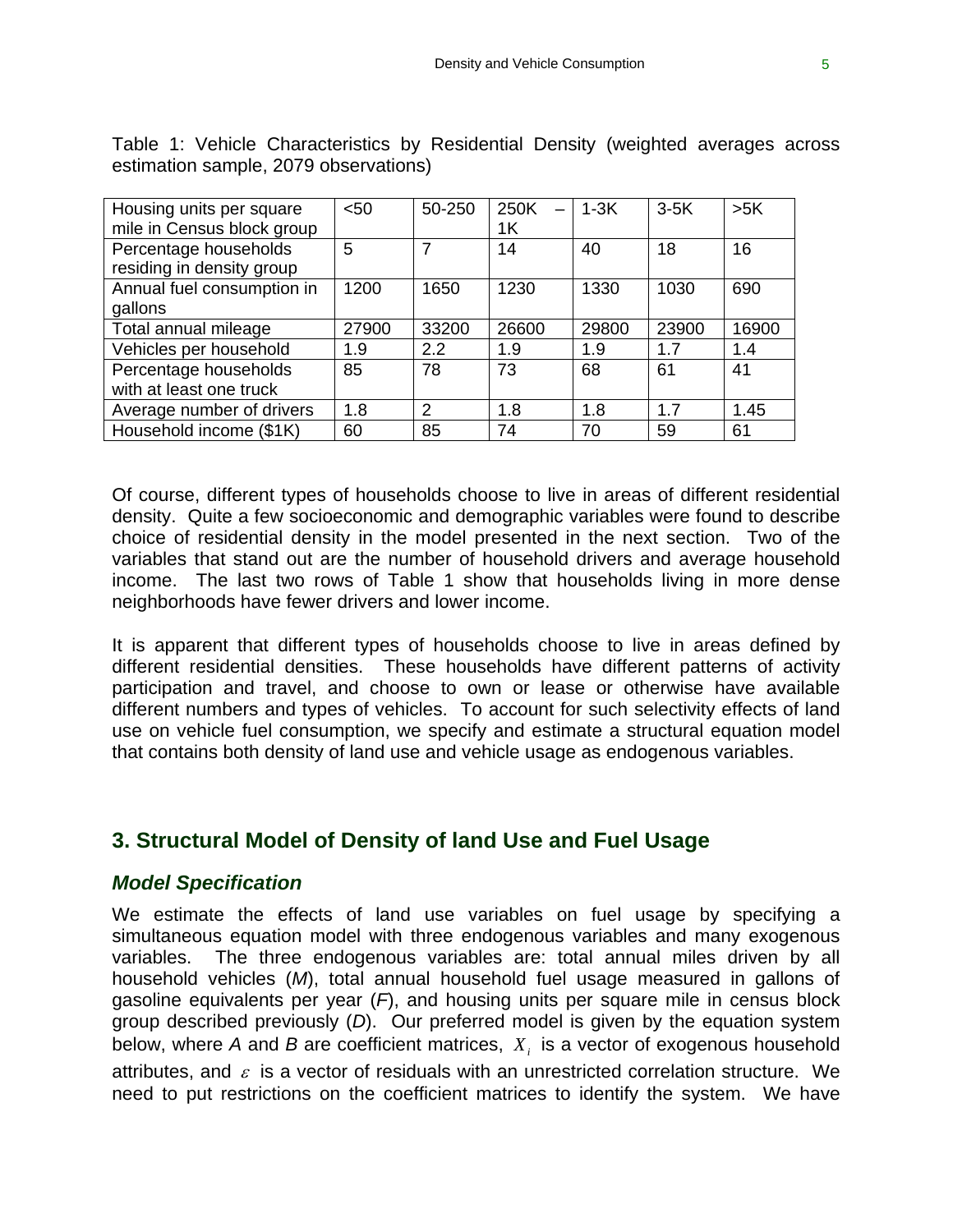chosen to identify our system primarily by restricting the *A* matrix to the recursive system shown below. We also impose enough restrictions on the *B* matrices to identify the system (see Table 3), but these restrictions are based on removing insignificant variables. The excluded variables from the *B* matrix are therefore weak instruments, and estimates are essentially unchanged when all exogenous variables are included in each equation.

In the context of our model, residential self-selection implies positive correlations between the structural errors ( $\varepsilon$ ). We cannot reject the null hypothesis that all of the error correlations are zero, and this is consistent with other studies (e.g. Bhat and Guo, 2007) that condition on a rich set of socioeconomic variables. Note that this finding of no significant error correlations does not mean that there are not self-selection effects, but it does imply that the included socioeconomic variables capture these effects.

 $M_i = A_{1,3}D_i + B_1X_i + \varepsilon_{1,i}$  $F_i = A_{2,1}M_i + A_{2,3}D_i + B_2X_i + \varepsilon_{2,i}$  $D_i = B_3 X_i + \varepsilon_{3,i}$ 

Our recursive model starts by assuming that the choice of residential density is only a function of exogenous household characteristics. This is equivalent to assuming that households first choose their residential location and then choose their vehicle holdings and driving patterns conditional on this choice. Density, which is a proxy for access to employment and other destinations, affects total miles driven, but after controlling for exogenous sociodemographic factors fuel usage is assumed to not directly affect total miles driven. Density also affects fuel usage since households in denser neighborhoods choose more fuel efficient vehicles. Density is postulated to affect fuel usage by both decreasing total miles driven and increasing vehicle fuel economy.

The exogenous variables in the structural equations model are designed to capture all sociodemographic characteristics related to choice of density and vehicle use (see the definitions in Table 2). In many cases we include indicator variables of common household types along with counts of children, workers, and drivers. This combination of count and indicator variables allows for flexible nonlinear impacts of key sociodemographic characteristics. A continuous variable was constructed for income by using the midpoints of the 10 categories used in the survey instrument, with \$170,000 assumed for the top category, and \$35,000 assigned for missing incomes. All of the overidentifying restrictions in our preferred model passed the specification tests described below. In particular, we could find no economically or statistically significant "backward" links from fuel usage to land use density. Note however that removing any of the exogenous characteristics from the model leads to rejection of the null hypothesis that the error correlations are all zero. This highlights the necessity of including a rich set of sociodemographic controls to avoid residential self-selection bias.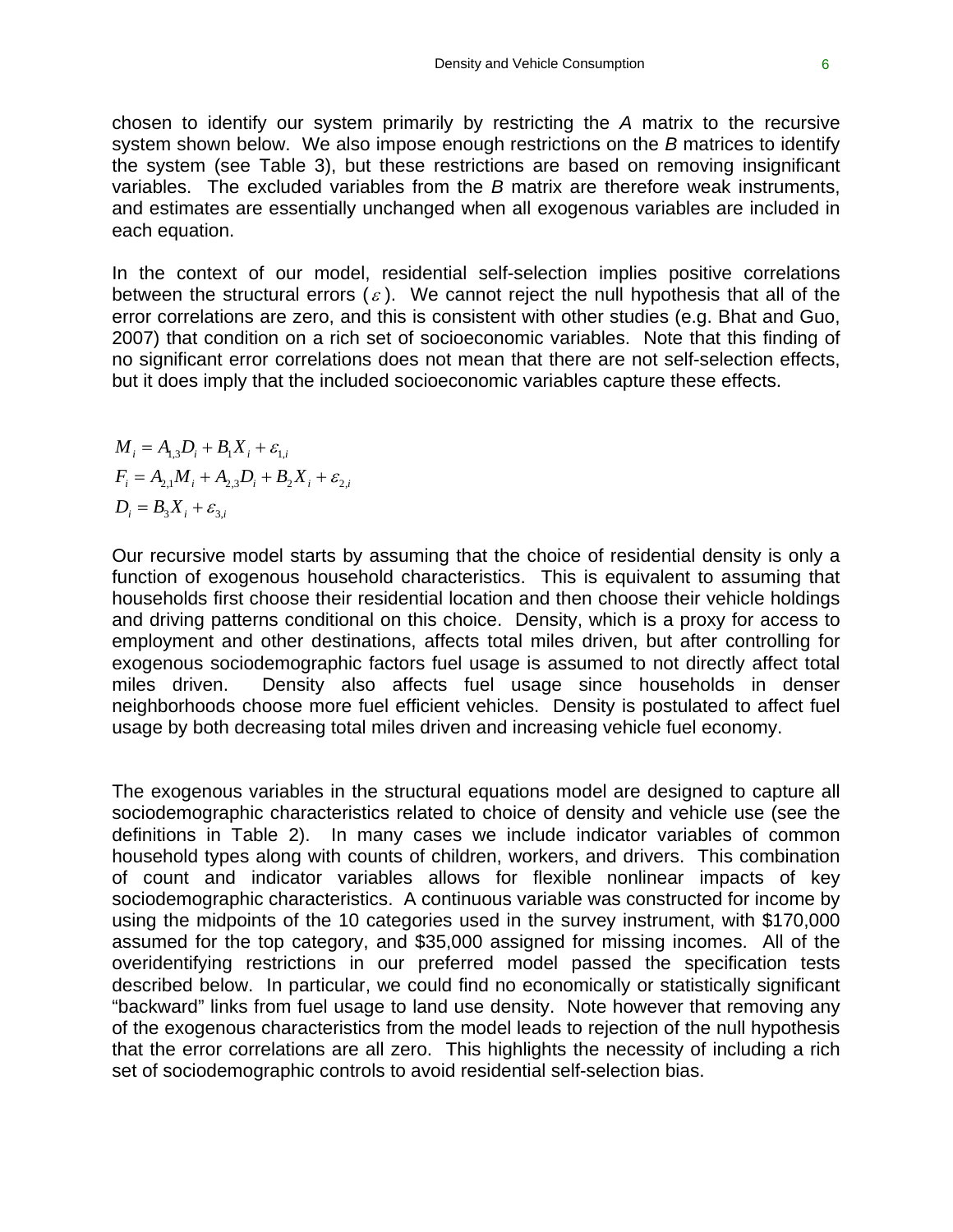### *Weighting and Estimation Methodology*

As discussed in the previous section, our estimation sample, which requires full energy information, is not a random sample of any population. The strongest factor causing missing energy information is the number of vehicles in the household, and this is closely related to the endogenous variables in our model. This means that the estimation sample is effectively stratified on an endogenous variable, which implies that standard estimation methods will yield biased coefficient estimates and inferences. There are two basic approaches to getting valid estimates in this situation (see Wooldridge, 2002, Chapter 17): the "structural" approach and the weighting approach. The "structural" approach adds an explicit equation explaining whether a household has complete energy information and then estimates this equation together with the structural equations model described above. The weighting approach uses weighted estimation where the weights compensate for the different probabilities of having complete energy information. The weighting approach is almost always inefficient, but unlike the structural approach it doesn't rely on functional form assumptions that are hard to justify.

We began by trying the structural approach using Heckman's (1979) two-step estimation method. This method starts with a separate binomial probit model of whether the household has complete energy information. Under the assumption that all of the errors in the system are normally distributed, the Mill's ratio estimated from this probit equation can then be added to the substantive structural equations model to control for the bias caused by non-random sampling. When applied to our data this showed that there was no substantial bias. However, small changes in model specification led to strong rejections of the no bias hypothesis. A simple Ramsey test for the joint normality assumption can be carried out by adding the square and cubed Mill's ratio, and this test strongly rejected the joint normality assumption.

We therefore adopted the weighted estimation approach, and we estimated the weights so that the weighted distribution of the number of vehicles (categorized by 0, 1, 2, 3, 4, and 5 or more vehicles per household) in our sample of 2079 households with complete energy information matched the distribution in the entire sample of 2583 California households in the NHTS. The resulting weights range from .8 for the 0 vehicle households to 6.4 for the 5 or more vehicle households. Note that we did not use any additional exogenous socioeconomic information about the households to improve the weights since we directly control for these exogenous factors in our structural equations models. Adding these adjustments to the weights would reduce the efficiency of the weighted estimation methods, but it is important to adjust the weights when using the estimates for population projections and simulations.

Our structural model is:

$$
y_i = Ay_i + Bx_i + \varepsilon_i
$$

$$
Cov(\varepsilon_i) = \Omega
$$

The weighted estimator we use is defined by: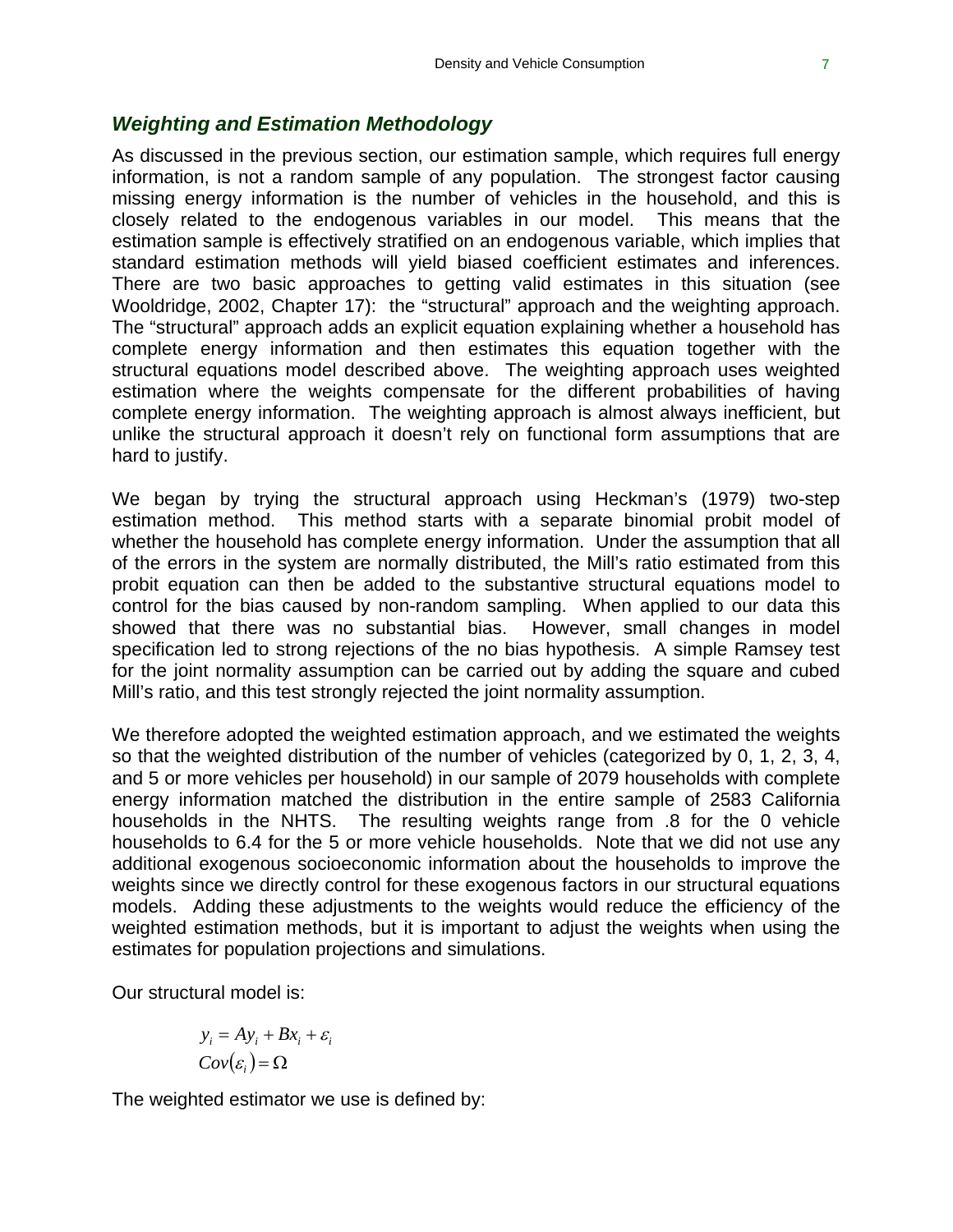$$
\min \sum w_i ((I - A)y_i - Bx_i) \Omega^{-1} ((I - A)y_i - Bx_i)
$$

Where the weights,  $w_i$ , are the inverse probability of selection. The covariance of the weighted estimator above is given by:

$$
V = \Psi^{-1} \Lambda \Psi^{-1}
$$
  
\n
$$
\Psi = -E \left( \frac{\partial^2 w_i L_i(\theta, x_i)}{\partial \theta \partial \theta'} \right)
$$
  
\n
$$
\Lambda = E \left( \frac{\partial w_i L_i(\theta, x_i)}{\partial \theta} \left( \frac{\partial w_i L_i(\theta, x_i)}{\partial \theta'} \right) \right)
$$

Once the weights are estimated, then most standard software for structural equations models can perform the weighted estimation. Unfortunately these softwares typically use  $\Psi^{-1}$  to estimate the covariance of the estimator, and this is clearly biased. We therefore use a "wild" bootstrap (Horowitz, 2002) to generate standard errors for our weighted estimates. This bootstrap works by taking the vector of estimated residuals,  $e_i$ , for each observation and multiplying by:

$$
(1 - \sqrt{5})/2
$$
 with Probability =  $(1 + \sqrt{5})/(2\sqrt{5})$   
 $(1 + \sqrt{5})/2$  with Probability =  $1 - (1 + \sqrt{5})/(2\sqrt{5})$ 

This implies that across the bootstrap repetitions the residuals will have mean equal to  $e_i$  and covariance equal to  $e_i e_i^{'}$ , which is the same approximation used to derive White heteroskedastic-consistent standard errors. This bootstrap procedure has the advantage that it will yield consistent standard errors even if the errors in the model are heteroskedastic. We used 200 bootstrap iterations, although we checked our final results using 1000 bootstrap iterations, and the results were very stable. We found that the incorrect standard errors ( $\Psi^{-1}$ ) were downward biased by from 10 – 1000%, and the weighted estimates are statistically and operationally significantly different from unweighted estimates in many specifications.

One drawback of using weighted estimations is that they are not equivalent to maximum likelihood, so standard likelihood ratio tests of overidentifying restrictions cannot be used. We implemented a bootstrap test for overidentifying restrictions (including the restrictions on the residual correlation matrix) by bootstrapping the difference between the restricted and unrestricted reduced forms for the various models we examined. The reduced form is given by:

$$
y_i = C x_i + \mu_i
$$

and the overidentifying (or structural) restrictions are given by:

$$
C = (I - A)^{-1}B
$$

$$
Cov(\mu_i) = (I - A)^{-1} \Omega (I - A)^{-1}
$$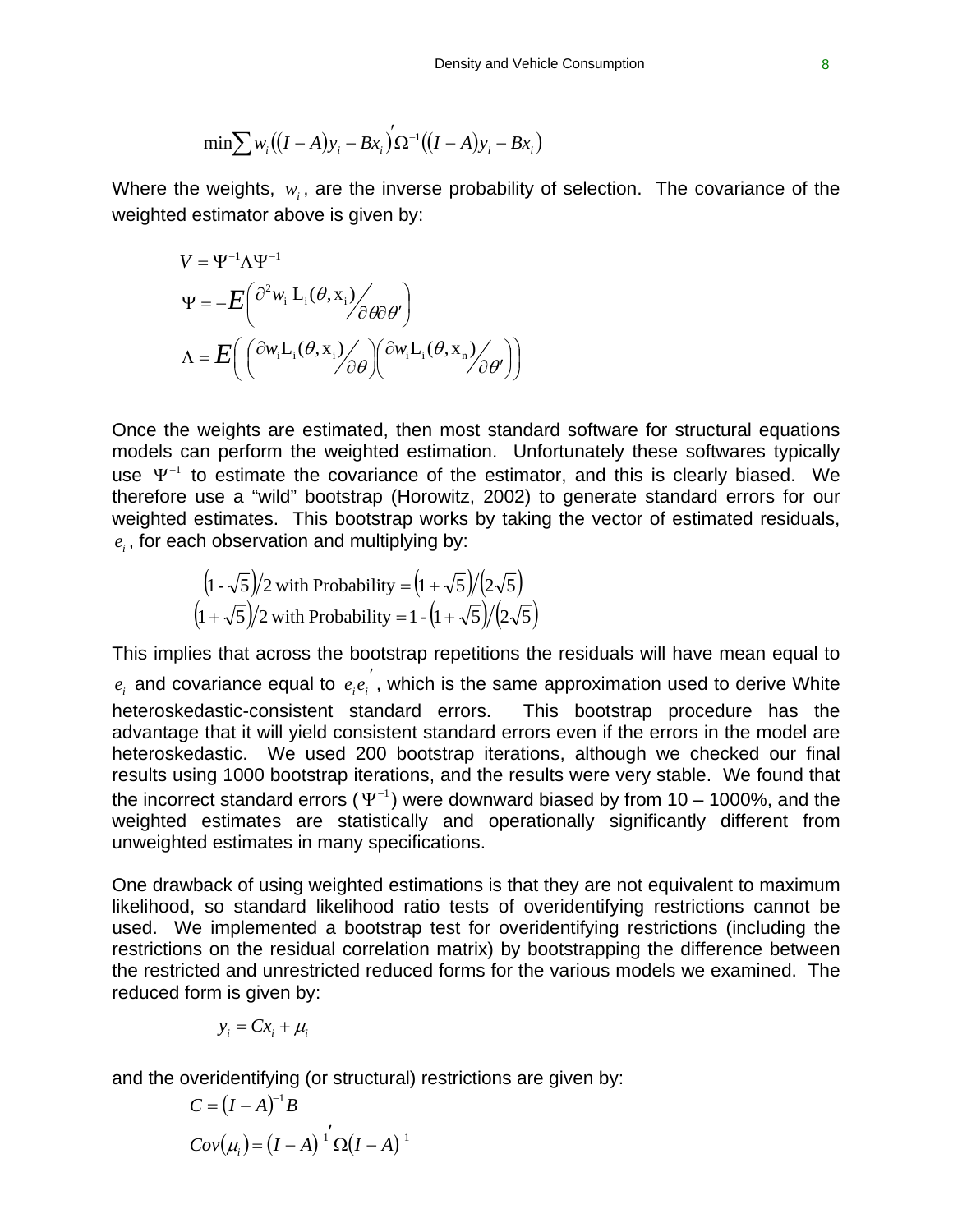Our test statistic is given by:

$$
\big( C_{_R} - C_{_U} \big)^{'} \, \Sigma^{-1} \big( C_{_R} - C_{_U} \big),
$$

where  $C_R$  are the restricted reduced form estimates,  $C_U$  are the unrestricted reduced form estimates, and  $\Sigma$  is the bootstrap variance estimate of  $(C_{\scriptscriptstyle R}-C_{\scriptscriptstyle U}).$  If the restrictions are correct then this statistic follows a Chi-squared distribution with degrees of freedom equal to the number of restrictions. This test appears to work well since it ruled out many possible model specifications.

Finally, we also implemented a simple Hausman(1978) test for the null hypothesis that the weights are actually exogenous. This test compares the weighted estimates with standard maximum likelihood estimates ignoring the weights. When applied to our preferred model this test also does not reject the null hypothesis that the weights are exogenous, but, as with the "structural" Heckman test, this result is very sensitive to slight changes in model specification. We therefore decided to be conservative and use the weighted estimates for our empirical results. Although inefficient, they are consistent under the widest array of assumptions about the underlying data generation process.

# **4. Estimation Results**

The best model uses housing density at the census block level, although the other six land use variables also produce acceptable models and similar results. The structural equation model was estimated using weighted three-stage least squares with bootstrapped standard errors as described in Section 3, and the results are given in Table 3. Note that the estimates in Table 3 are computed under the assumption that the structural errors are uncorrelated. The overidentifying restrictions for this model cannot be rejected at any usual level of confidence. Table 4 gives the restricted reduced form estimates corresponding to the structural model in Table 3. The reduced form gives the total impact of the exogenous variables on endogenous variables. Note that the exclusion restrictions imposed on the structural model in Table 3 imply different exclusion restrictions on the restricted reduced form in Table 4 due to the nonlinear relationship between the two models.

The squared multiple correlations for the structural equations are 0.11 for housing density, 0.37 for annual mileage, and 0.95 for annual fuel usage. For the reduced-form equations, the squared multiple correlations are 0.11 for housing density (same as the structural  $R^2$  because there are no endogenous variable effects on housing density), 0.37 for annual mileage, and 0.42 for fuel usage.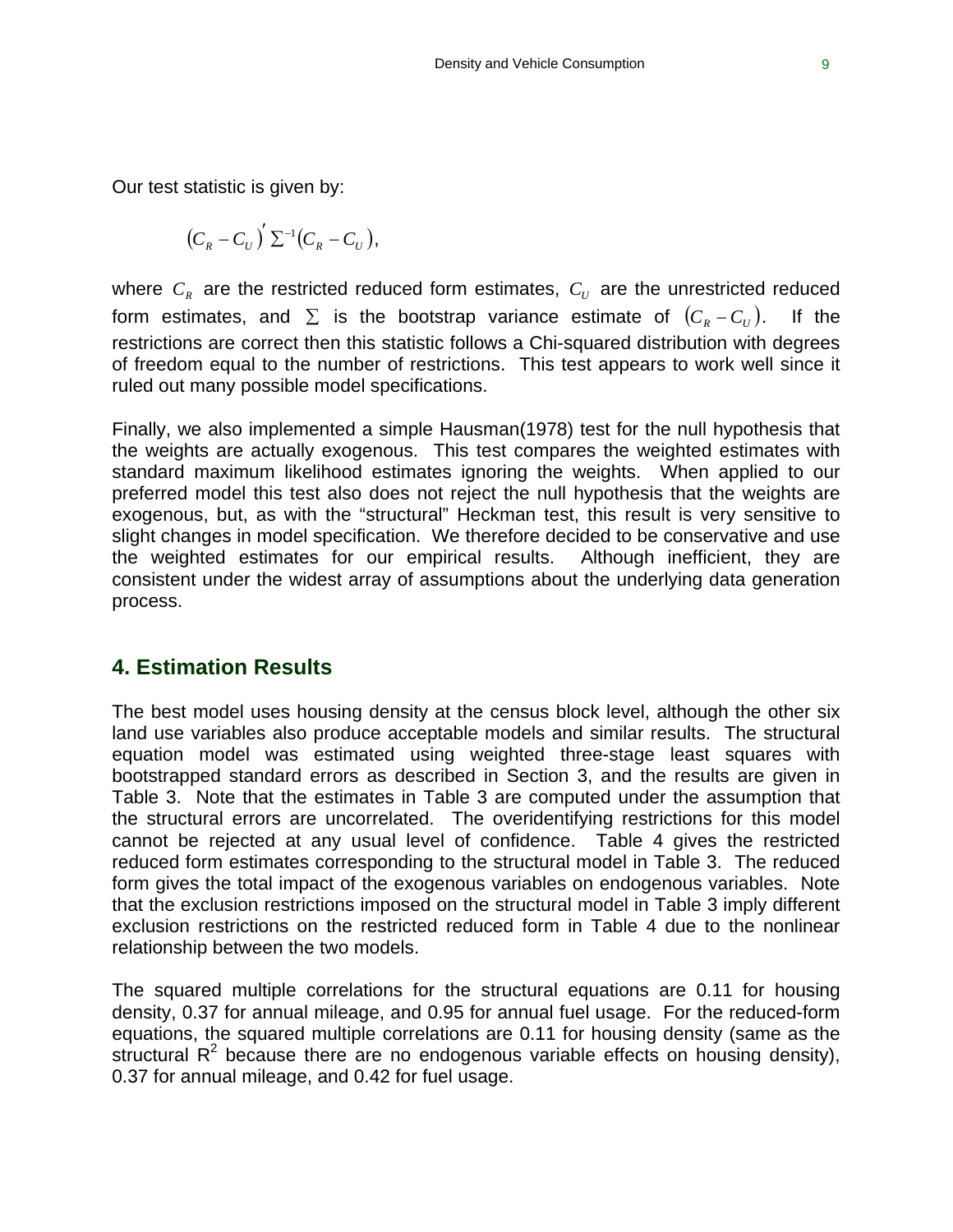| Variable                                                           | Mean  | Std. Dev.* |
|--------------------------------------------------------------------|-------|------------|
| Annual household fuel consumption in gallons                       | 1173  | 1201       |
| Total mileage per year for all household vehicles                  | 25018 | 28486      |
| Thousand dwelling units per sq. mile - Census<br>block group       | 2.61  | 1.91       |
| Annual household income in units of \$10,000                       | 7.08  | 5.66       |
| Number of children in household                                    | 0.69  | 1.07       |
| Number of workers in household                                     | 1.43  | 1.08       |
| 1-worker household                                                 | 0.36  |            |
| 2-worker household                                                 | 0.31  |            |
| 3-or-more-worker household                                         | 0.13  |            |
| Number of drivers in household                                     | 1.86  | 1.03       |
| 1-driver household                                                 | 0.32  |            |
| 2-driver household                                                 | 0.46  |            |
| 3-or-more-driver household                                         | 0.18  |            |
| Respondent has only college degree                                 | 0.53  |            |
| Respondent has postgraduate degree                                 | 0.15  |            |
| Respondent is retired                                              | 0.23  |            |
| Youngest child at least 16-21 and at least 2<br>adults not retired | 0.05  |            |
| Single-person household not retired                                | 0.14  |            |
| Race is Asian                                                      | 0.07  |            |
| Race is Hispanic                                                   | 0.11  |            |
| Race is Black                                                      | 0.05  |            |
| Race is mixed White & Hispanic                                     | 0.06  |            |

Table 2 Descriptive Statistics of the Variables of the Structural Equation Model (Weighted sample,  $N = 2079$ )

\* Variables with missing Std. Dev. are dummy variables defined as =1 if condition is true and =0 otherwise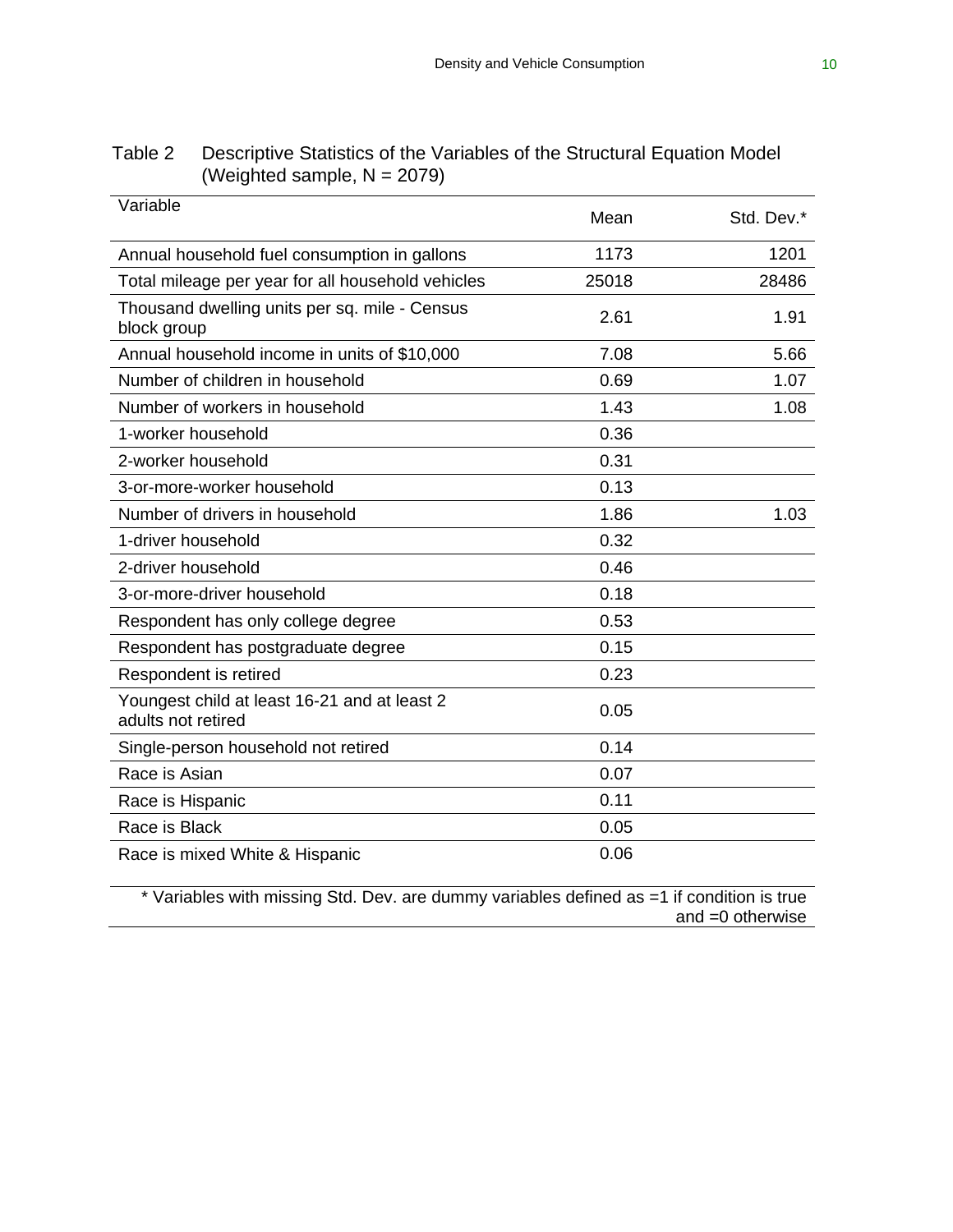|                                                                       | Endogenous variable                            |                                                        |                                                                                |
|-----------------------------------------------------------------------|------------------------------------------------|--------------------------------------------------------|--------------------------------------------------------------------------------|
| Explanatory variable                                                  | Household fuel<br>usage per year in<br>gallons | Total mileage per<br>year on all<br>household vehicles | Dwelling units<br>per sq. mile in<br>units of 1,000 -<br>census block<br>group |
| Dwelling units per sq. mile in units of 1,000 -<br>census block group | $-64.7$<br>$(-6.15)$                           | $-1171$<br>$(-4.97)$                                   |                                                                                |
| Total mileage per year on all household vehicles                      | 0.0382<br>(17.3)                               |                                                        |                                                                                |
| Annual household income in units of \$10,000                          | 13.3<br>(4.41)                                 | 255<br>(1.04)                                          | $-0.017$<br>$(-1.99)$                                                          |
| Number of children in household                                       | 40.0<br>(4.2)                                  |                                                        | $-0.232$<br>$(-5.43)$                                                          |
| Number of workers in household                                        | $-117$<br>(-1.64)                              |                                                        | 0.180<br>(2.42)                                                                |
| 1-worker household                                                    | 97.3<br>(1.25)                                 | 8493<br>(1.88)                                         |                                                                                |
| 2-worker household                                                    | 252<br>(1.69)                                  | 13316<br>(2.24)                                        |                                                                                |
| 3-or-more-worker household                                            | 384<br>(1.54)                                  | 23327<br>(2.11)                                        |                                                                                |
| Number of drivers in household                                        | 65.7<br>(3.35)                                 | 13652<br>(3.64)                                        | $-0.139$<br>$(-0.77)$                                                          |
| 1-driver household                                                    |                                                | $-4537$<br>$(-1.19)$                                   | $-0.701$<br>$(-2.34)$                                                          |
| 2-driver household                                                    |                                                | $-9977$<br>$(-1.3)$                                    | $-1.013$<br>$(-2.42)$                                                          |
| 3-or-more-driver household                                            |                                                | $-8777$<br>$(-0.78)$                                   | $-1.078$<br>$(-1.68)$                                                          |
| Respondent has only college degree                                    | $-45.9$<br>$(-2.22)$                           |                                                        |                                                                                |
| Respondent has postgraduate degree                                    | $-74.9$<br>$(-3.03)$                           |                                                        |                                                                                |
| Respondent is retired                                                 | $-40.0$<br>$(-1.43)$                           | 3729<br>(0.59)                                         | $-0.409$<br>$(-3.04)$                                                          |
| Youngest child at least 16-21 and at least 2 adults not retired       |                                                | $-11669$<br>$(-1.66)$                                  | $-0.700$<br>$(-3)$                                                             |
| Single-person household not retired                                   |                                                |                                                        | 0.218<br>(1.37)                                                                |
| Race is Asian                                                         | $-34.9$<br>$(-1.25)$                           | $-3286$<br>$(-1.38)$                                   | 0.601<br>(3.11)                                                                |
| Race is Hispanic                                                      | $-26.5$<br>$(-1.01)$                           | $-2655$<br>$(-0.86)$                                   | 0.684<br>(4.24)                                                                |
| Race is Black                                                         |                                                |                                                        | 0.908<br>(4.89)                                                                |
| Race is mixed White & Hispanic                                        |                                                |                                                        | 0.713<br>(3.87)                                                                |

# Table 3: Structural Regression Coefficients (bootstrapped t-statistics in parentheses)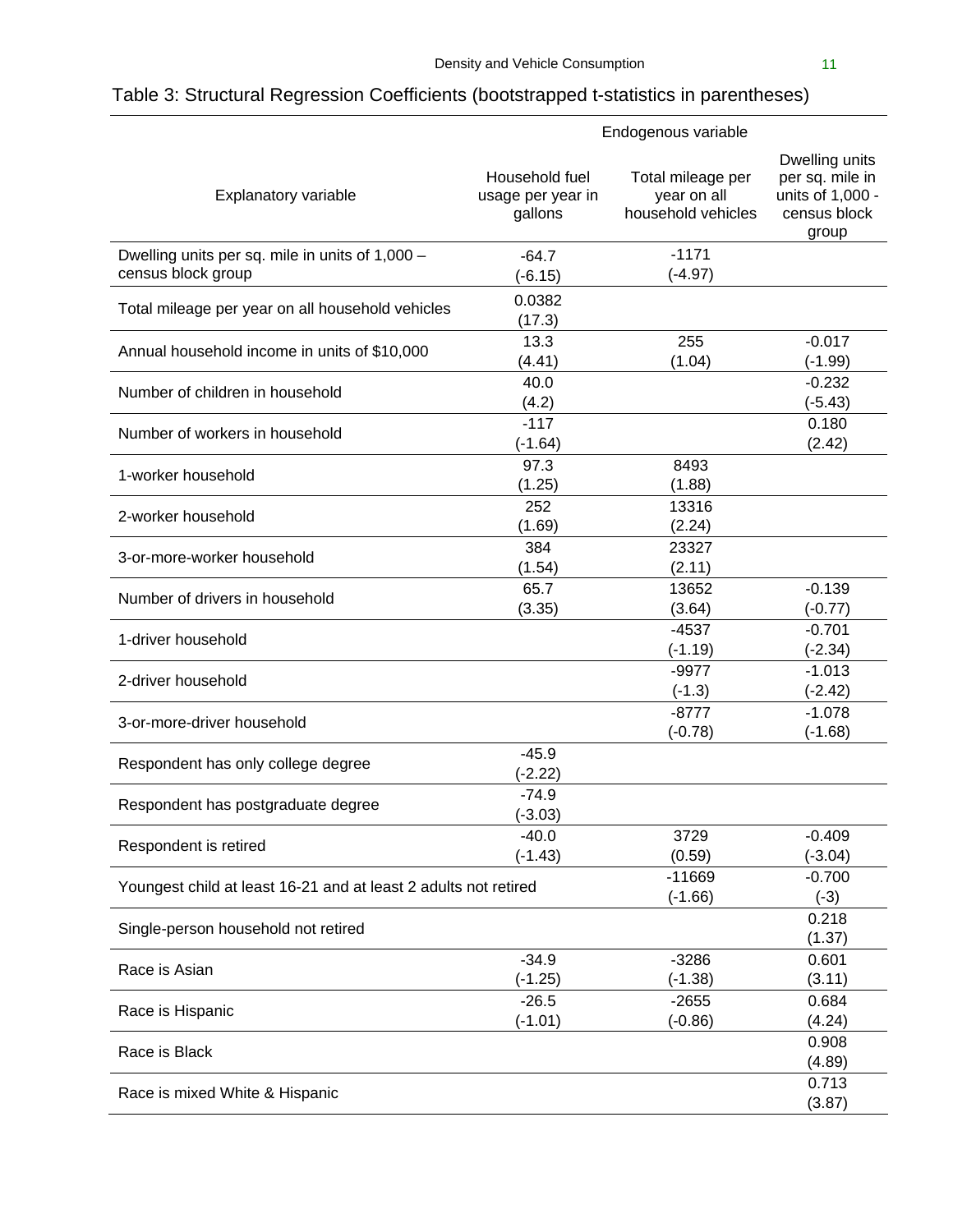|                                              | Endogenous variable                            |                                                           |                                                                                |
|----------------------------------------------|------------------------------------------------|-----------------------------------------------------------|--------------------------------------------------------------------------------|
| Exogenous variable                           | Household fuel<br>usage per year in<br>gallons | Total mileage<br>per year on all<br>household<br>vehicles | Dwelling units<br>per sq. mile in<br>units of 1,000<br>- census block<br>group |
| Annual household income in units of \$10,000 | 24.2                                           | 276                                                       | $-0.017$                                                                       |
|                                              | (2.92)                                         | (1.12)                                                    | $(-1.99)$                                                                      |
| Number of children in household              | 55.0                                           | 271                                                       | $-0.232$                                                                       |
|                                              | (5.12)                                         | (3.51)                                                    | $(-5.43)$                                                                      |
| Number of workers in household               | $-129$                                         | $-211$                                                    | 0.180                                                                          |
|                                              | $(-1.79)$                                      | $(-1.91)$                                                 | (2.42)                                                                         |
| 1-worker household                           | 422<br>(2.77)                                  | 8493<br>(1.88)                                            |                                                                                |
| 2-worker household                           | 761<br>(3.42)                                  | 13316<br>(2.24)                                           |                                                                                |
| 3-or-more-worker household                   | 1274<br>(2.93)                                 | 23327<br>(2.11)                                           |                                                                                |
| Number of drivers in household               | 596                                            | 13815                                                     | $-0.139$                                                                       |
|                                              | (4.10)                                         | (3.59)                                                    | $(-.77)$                                                                       |
| 1-driver household                           | $-128$                                         | $-3716$                                                   | $-0.701$                                                                       |
|                                              | $(-.86)$                                       | $(-.96)$                                                  | $(-2.34)$                                                                      |
| 2-driver household                           | $-315$                                         | $-8792$                                                   | $-1.013$                                                                       |
|                                              | $(-1.07)$                                      | $(-1.12)$                                                 | $(-2.42)$                                                                      |
| 3-or-more-driver household                   | $-265$                                         | $-7515$                                                   | $-1.078$                                                                       |
|                                              | $(-.59)$                                       | $(-.65)$                                                  | $(-1.68)$                                                                      |
| Respondent has only college degree           | $-45.9$<br>(-2.22)                             |                                                           |                                                                                |
| Respondent has postgraduate degree           | $-74.9$<br>$(-3.03)$                           |                                                           |                                                                                |
| Respondent is retired                        | 129                                            | 4208                                                      | $-0.409$                                                                       |
|                                              | (.60)                                          | (.67)                                                     | $(-3.04)$                                                                      |
| Youngest child at least 16-21 and at least 2 | $-400$                                         | $-10850$                                                  | $-0.700$                                                                       |
| adults not retired                           | $(-1.60)$                                      | $(-1.55)$                                                 | $(-3.00)$                                                                      |
| Single-person household not retired          | $-14.1$                                        | $-256$                                                    | 0.218                                                                          |
|                                              | $(-1.31)$                                      | $(-1.30)$                                                 | (1.37)                                                                         |
| Race is Asian                                | $-199$                                         | $-3989$                                                   | 0.601                                                                          |
|                                              | $(-2.17)$                                      | $(-1.64)$                                                 | (3.11)                                                                         |
| Race is Hispanic                             | $-172$                                         | $-3456$                                                   | 0.684                                                                          |
|                                              | $(-1.54)$                                      | $(-1.11)$                                                 | (4.24)                                                                         |
| Race is Black                                | $-58.7$                                        | $-1063$                                                   | 0.908                                                                          |
|                                              | $(-3.93)$                                      | $(-3.51)$                                                 | (4.89)                                                                         |
| Race is mixed White & Hispanic               | $-46.1$                                        | $-835$                                                    | 0.713                                                                          |
|                                              | $(-3.14)$                                      | $(-2.87)$                                                 | (3.87)                                                                         |

# Table 4: Reduced Form Coefficients (bootstrapped t-statistics in parentheses)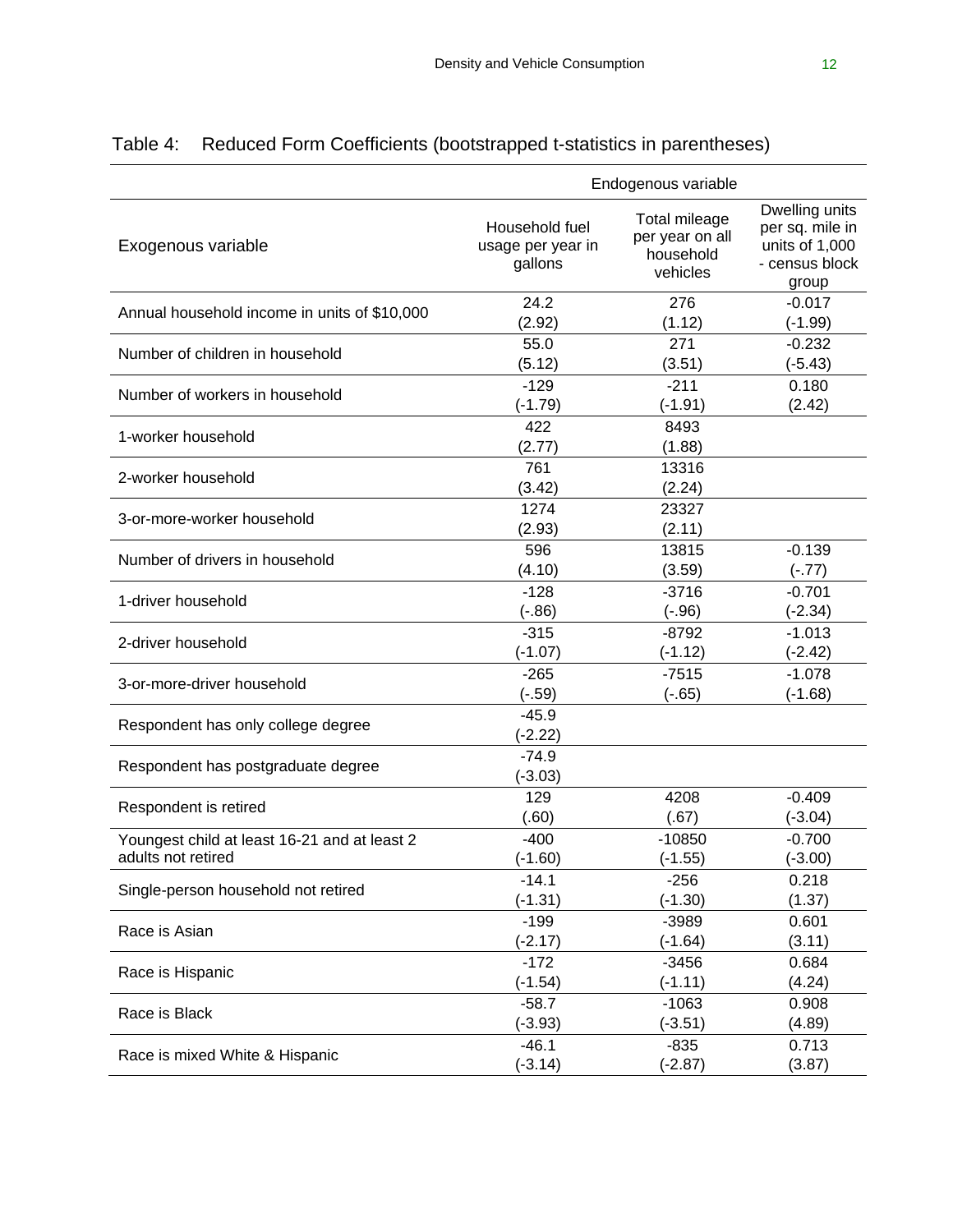### *Interpretation of Results*

### **The Effects of Land Use Density**

The model implies that, if two households are identical in all aspects measured by the exogenous variables in the model, but one household is located in a residential area that that is 1,000 housing units per square mile more dense, the household in the denser area will drive 1171 miles per year less than the household in the less dense area. This is the net effect of vehicle ownership level and trip patterns. The household in the denser area will consume 64.7 fewer gallons of fuel, and this effect of residential density on fuel usage is decomposed into two paths of influence. The mileage difference of 1171 miles leads to a difference of 44.7 gallons (using 0.0382 gallons per mile, the estimated direct effect of mileage on fuel consumption, implying a fuel economy of 26.2 miles per gallon). However, there is an additional direct effect of density on fuel consumption of 20 gallons per 1,000 housing units per square mile. This is due to the relationship between residential density and fleet fuel economy, a result of vehicle type choice.

### **Exogenous Variable Effects**

#### Number of Drivers

As expected, the number of household drivers has a strong influence on household annual mileage and fuel consumption. However, the number of drivers also affects the choice of residential density. Thus, the total effect on mileage is due to both a direct effect and an effect channeled through residential density. In turn, the effect on fuel consumption is a sum of a direct effect, an effect channeled through mileage, and an effect channeled through residential density. The total effects on each of the three endogenous variables are nonlinear, as captured by up to four variables: a continuous "number of drivers" variable, and dummy variables for one-driver, two-driver and threeor-more-driver households.

Drivers per household has a negative diminishing marginal effect on choice of residential density. All else held constant, the model predicts that a household with one driver will locate in a residential area that is less dense by 840 dwelling units per square mile, when compared with a household with no drivers; a household with two drivers will locate in a residential area that is less dense by about 450 dwelling units per square mile, when compared with a household with one driver; and the difference in density between two- and three-driver households declines to about 200 dwelling units per square mile.

The influence of drivers per household on annual vehicle usage and fuel consumption does not exhibit such diminishing marginal effects, and the main nonlinearities involve the effects of more than two drivers. Based on the reduced form results in Table 4, adding the first driver in the household increases annual mileage by 10,100, and adding an additional driver leads to an additional 8,700 miles per year. From two to three drivers per household the added mileage per year is 15,100 miles, and from three to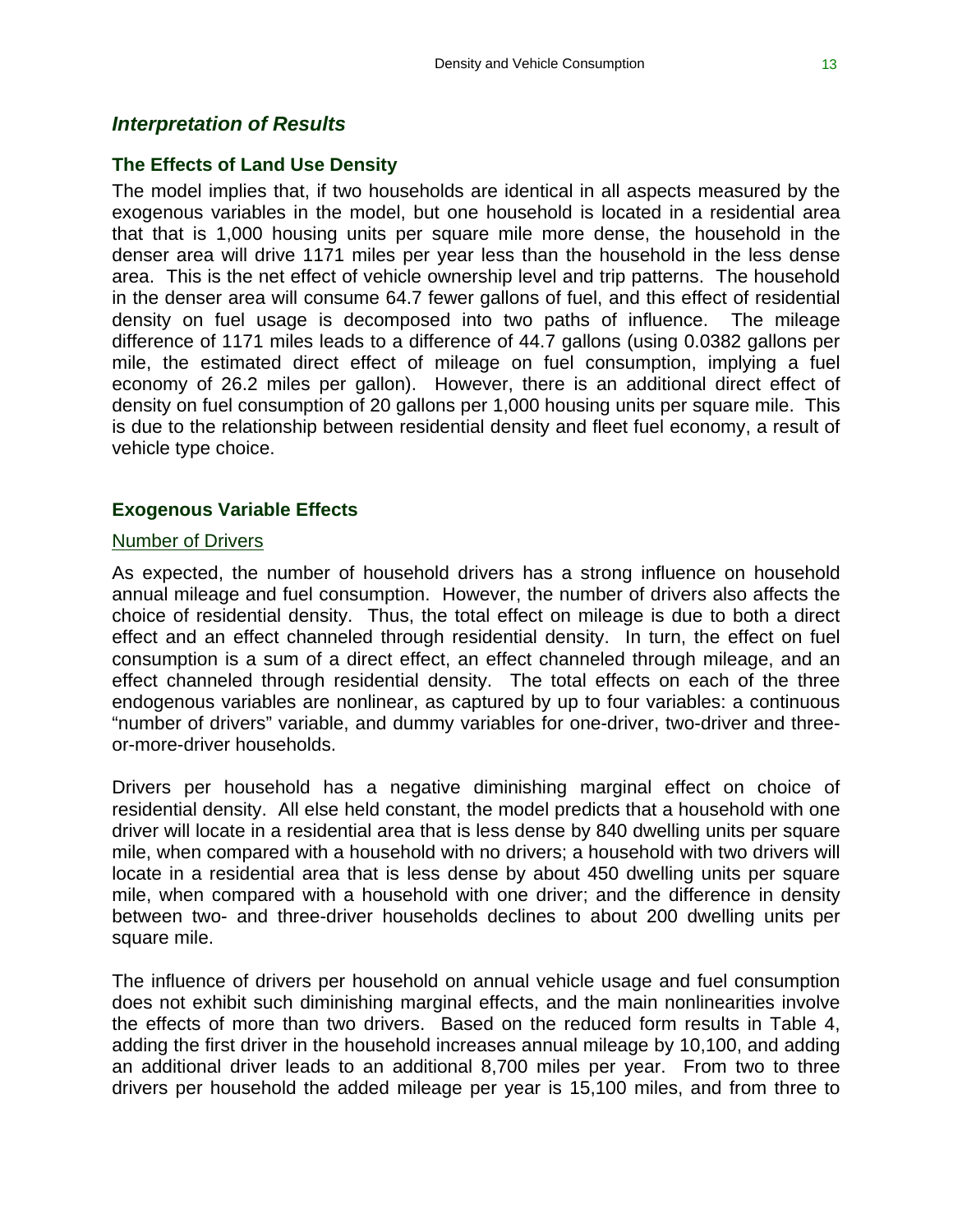four it is 13,800. The effects of the number of drivers on fuel usage follow the same trend, but the rates of increase per driver are slightly greater. This is due to an additional positive direct effect of the number of drivers on fuel usage, indicating a lowering of fleet fuel economy as a function of the number of drivers.

### Number of Workers

There is a positive linear effect of the number of workers on residential density. Households with more workers tend to live in higher density areas, *ceteris paribus*. As in the previous case of household drivers, the total effects of number of workers on annual mileage and fuel usage are both nonlinear, each being captured by three variables: a continuous variable and dummy variables for one-worker, two-worker and three-or-more-worker households. However, in contrast to number of drivers, the greatest marginal effect for number of workers is the difference in mileage and fuel consumption attributed to the difference between two to three workers, which is significantly greater than the differences between one and two workers, and somewhat greater than the difference between zero and one worker. The model implies that increases in total household mileage are generally shorter for the second worker in the household and longer for the third worker, in comparison to the first worker. Fuel consumption per worker generally tracks annual mileage, with the exception that fuel consumption is more linear than mileage in the range of zero to two workers, implying that first workers generally use more fuel efficient vehicles.

### Income

The model predicts that fuel usage increases linearly with income, and this is caused by all three factors. Higher income translates into: (1) choice of lower density residential location, (2) greater total driving distances, independent of the greater distances caused by lower densities, and (3) lower overall fuel economy of the household fleet.

### Number of Children

Fuel usage increases with number of children due to two factors. Larger families tend to choose lower residential density, which in turn increases total mileage. In addition, fuel economy decreases as a function of the number of children, due to increased likelihood of a least one van or SUV in the household fleet.

### **Education**

Only two education dummy variables were found to be significant. Households headed by a respondent with a college degree tend to have a vehicle fleet with greater overall lower fuel economy than their less educated counterparts. This effect is accentuated if the household is headed by a respondent with a postgraduate degree.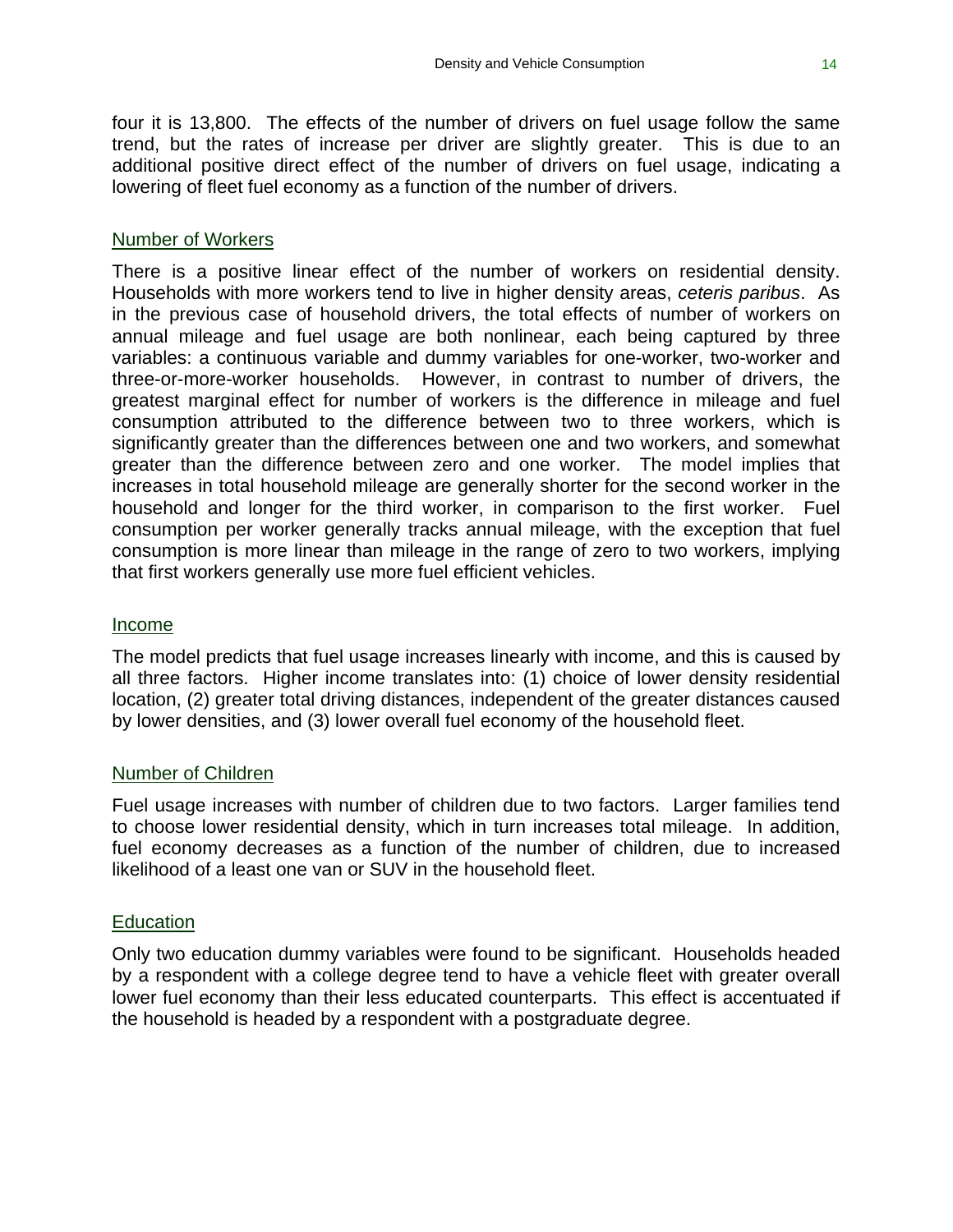Retired two-person households tend to live in lower-density residential areas. However, the positive influence of lower residential density on fuel consumption is partially offset by a vehicle fleet with higher fuel economy, probably due to a lower likelihood of vans, pickup trucks and SUVs.

Households with older children choose to live in lower density areas. In California, many children over sixteen years of age have driving licenses, so the effects of this variable on vehicle usage and fuel consumption should be combined with the household drivers variables. If an additional household driver is a child 16-21 years of age, the model predicts that the additional vehicle usage and fuel consumption will be less than if the driver is not such a child.

Finally, non-retired single-person households also tend to live in higher density areas. This translates into lower annual mileage and fuel consumption strictly through the direct effect of land use density.

### Race and Ethnicity

Four race and ethnicity variables were determined to have significant effects on choice of residential density and mobility. Households which are solely Black, solely Asian, solely Hispanic, or mixed White and Hispanic, all tend to reside in higher-density areas, compared to other households, predominately solely White households. This leads to lower vehicle usage and fuel consumption for all of these groups. In addition, there are possible direct travel and fuel economy effects for Asian and Hispanic households, but these effects are not estimated with precision. Further research is needed to improve our understanding of these and other demographic influences on residential transportation fuel consumption.

# **5. Conclusions and Directions for Further Research**

We specified a simultaneous equation model that accounts for self selection effects in estimating the influence of residential density on household vehicle annual mileage and fuel consumption. This model was estimated using a method that corrects for missing data that is non-random and related to the endogenous variables. Once we included a complete set of sociodemographic control variables, we could not reject the hypothesis that there are not significant self-selection effects (similar to Bhat and Guo, 2007). We find that density directly influences vehicle usage, and both density and usage influence fuel consumption. Comparing two households that are similar in all respects except residential density, a lower density of 1,000 (roughly 40% of the mean value) housing units per square mile implies a positive difference of almost 1,200 miles per year (4.8%) and about 65 more gallons of fuel per household (5.5%). This total effect of residential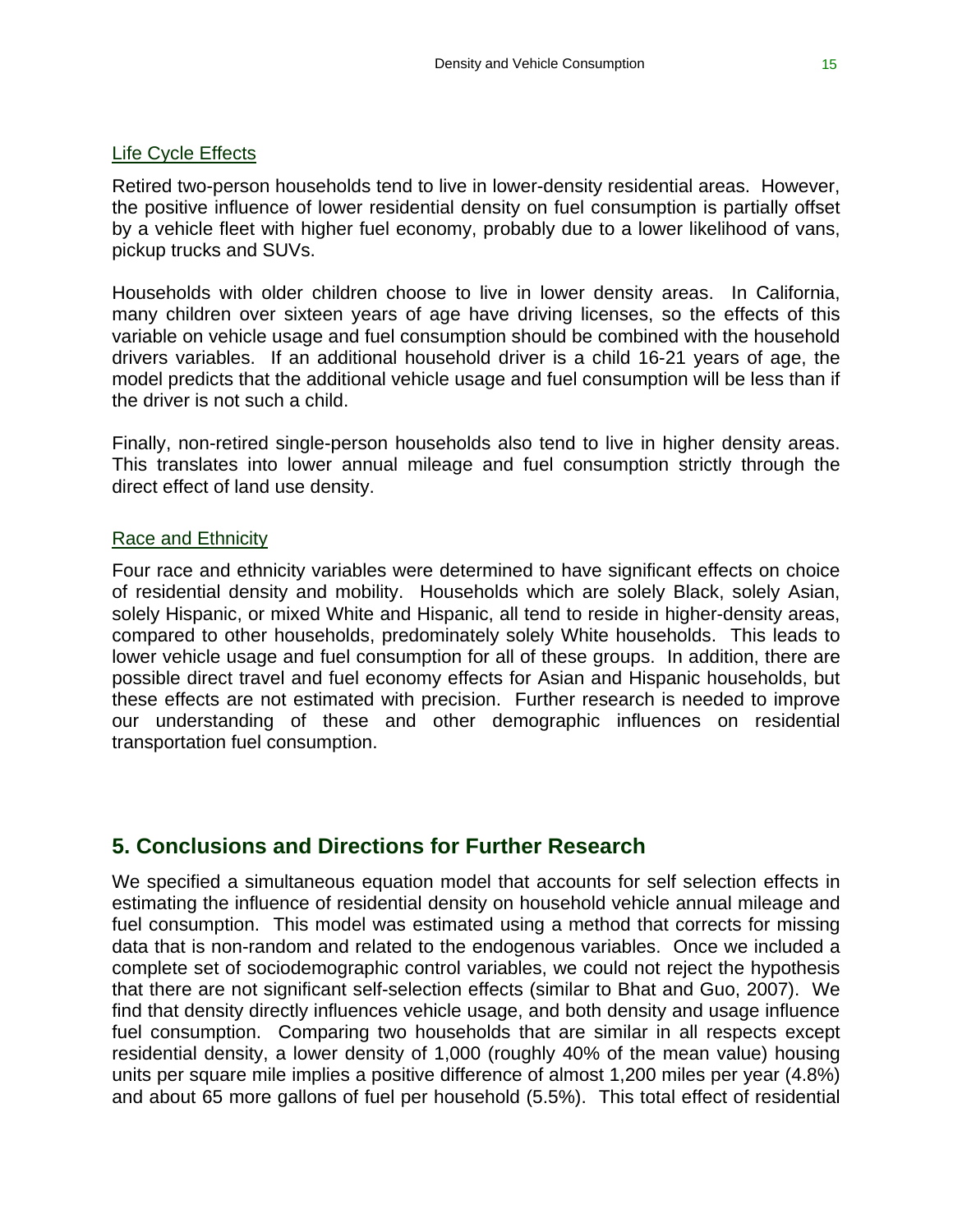density on fuel usage is decomposed into to two paths of influence. Increased mileage leads to a difference of 45 gallons, but there is an additional direct effect of density through lower fleet fuel economy of 20 gallons per year, a result of vehicle type choice.

Unfortunately for those wishing to use land use planning to control residential vehicle use, it is very difficult to increase the density of an established urban area by 40%. Downs (2004, Chapter 12) shows that increasing the density of an existing metropolitan area by 40% requires extreme densities of new and infill development. Bryan, Minton, and Sarte (2007) have recently developed a consistent historical database of U.S. city and regional densities. These data show that only 30 out of 456 cities increased population density more than 40% between 1950 and 1990, and the median city in this sample decreased population density by 36%. The cities that did increase population density by more than 40% are similar to Santa Ana, California. They experienced large increases in low-income immigrants into very tight housing markets. The increase in densities in these cities was largely accommodated by cramming more people into the existing housing stock. Of course, increasing dwelling unit density is even harder than increasing population density.

As expected, the most important exogenous influences are number of household drivers and number of workers, but education and income also are significant. Isolating the effects of number of workers on fuel consumption allows the development of models aimed at forecasting the effects of employment levels on residential transportation energy consumption. There are also demographic, race, and ethnicity effects, as retired households are more likely to live in less dense residential areas, and singles and nonwhite households are more likely to live in denser areas.

This research can be usefully extended in a number of directions. Adjunct geographic location information can be merged into the NHTS dataset to provide more information about the households' neighborhood characteristics. For those households in major metropolitan areas it might be possible to obtain information on accessibility to public transportation. An expanded model can then be developed to jointly determine public transit accessibility along with residential density and transportation energy use.

Detailed geographic information can also be utilized to empirically examine the claim that balancing the number of residences and jobs within a community will reduce residential transportation fuel use. Tract-level Census data could be used to develop measures of "jobs-housing imbalance" for each of the NHTS California sample members and then test whether these measures have any significant impact on vehicle use and fuel use.

The present method for handling the endogenous sample selection caused by missing energy information also invites improvement. Ideally both the structural and weighting methods should yield the same quantitative results. The structural method should yield more efficient estimates if the equations explaining the missing data process are correctly specified. The problem is likely due to the joint normality assumption required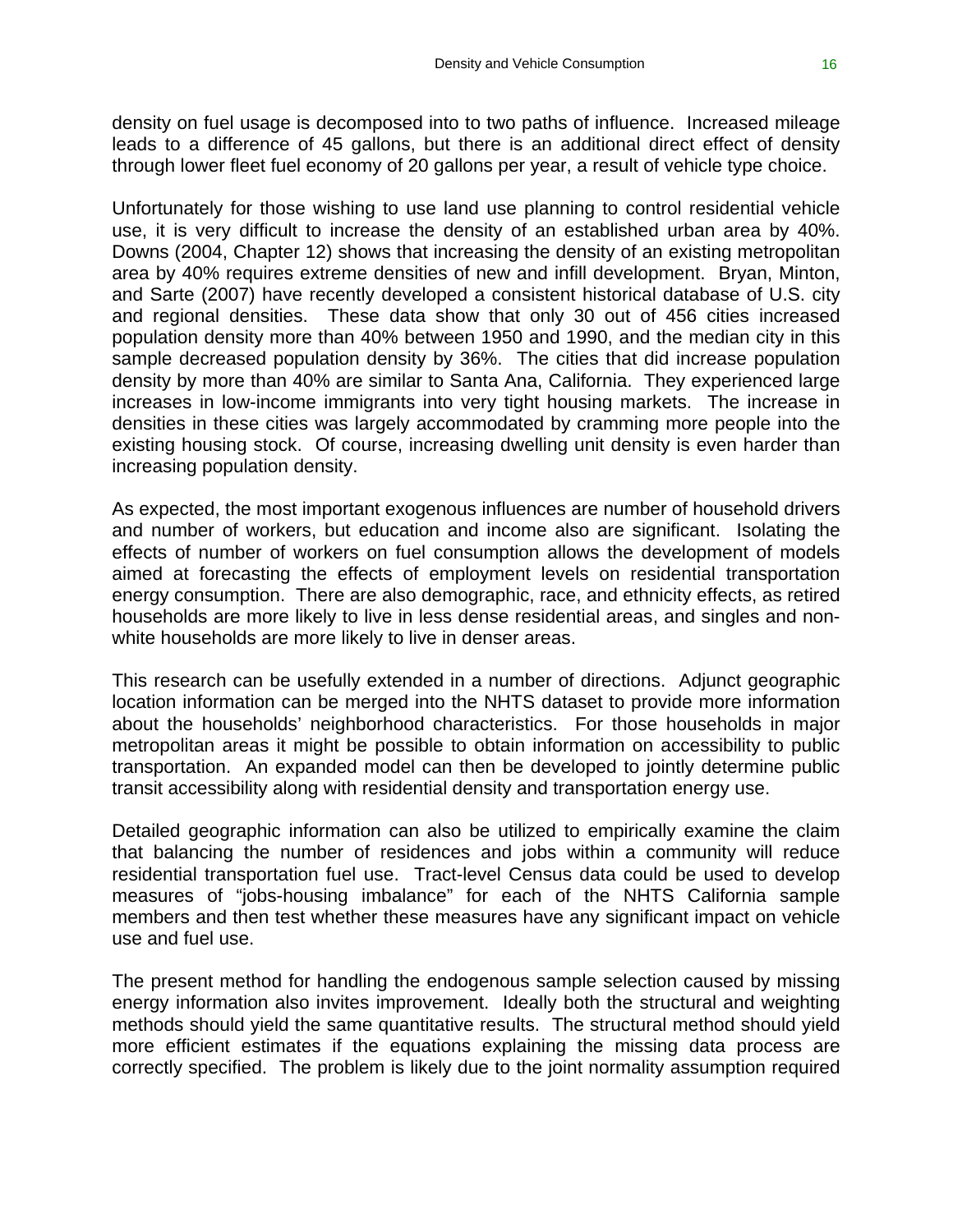by standard structural methods. Bhat and Eluru (2008) have developed a promising new methodology using copulas can be used to relax this assumption.

Finally, the present research concentrates on California, using only that portion of the NHTS national sample. This work can be expanded to the national level, both as a check on the stability of the models and to empirically examine the claim that California driving behavior has unique characteristics that cannot be captured by standard socioeconomic measures.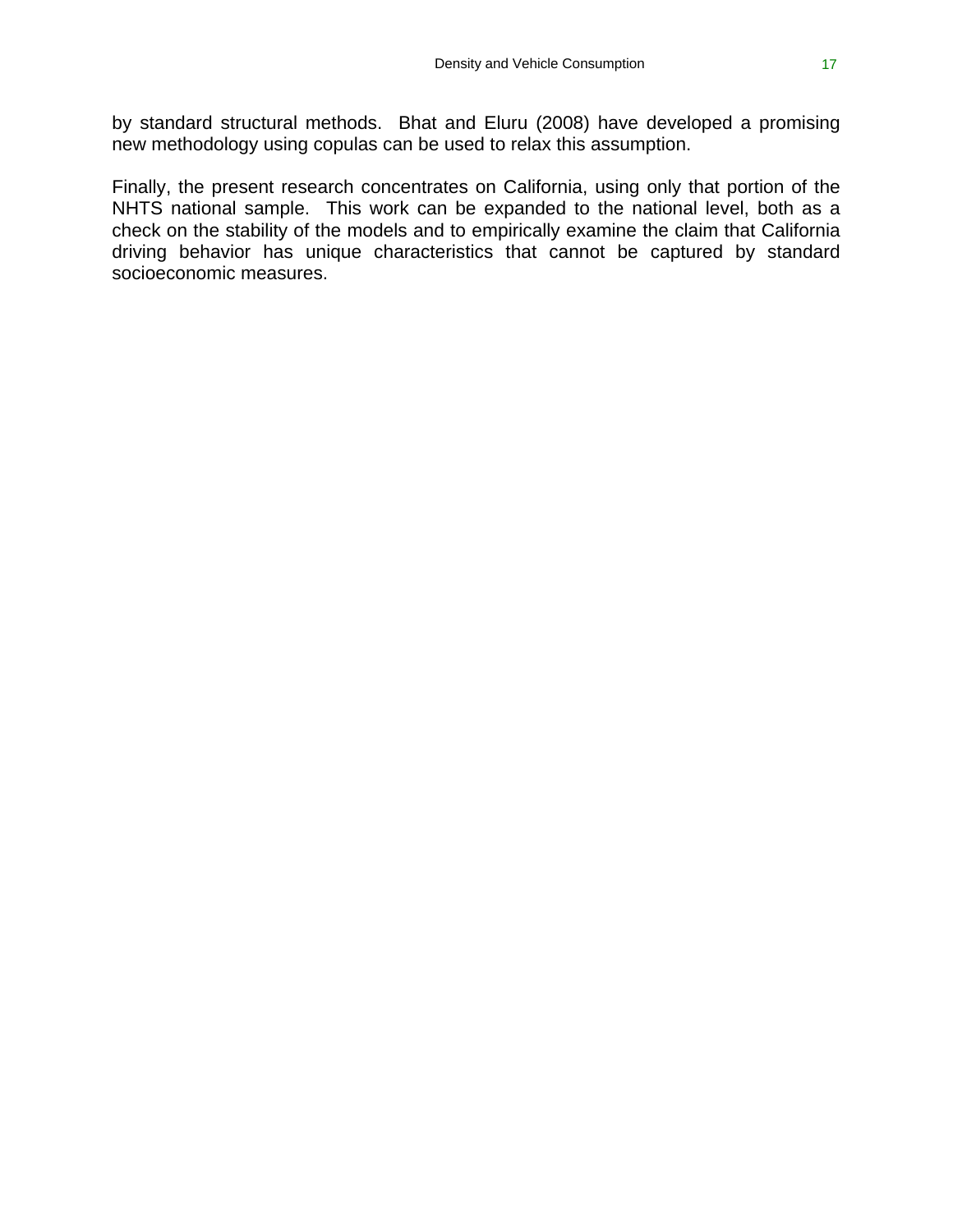### **References**

- Badoe, D. and E. Miller. 2000. Transportation—land use interaction: empirical findings in North America, and their implications for modeling. Transportation Research D 5, 235-263.
- Bento, A.M., M.L. Cropper, A.M. Mobarak and K. Vinha, 2005. The impact of urban spatial structure on travel demand in the United States. Review of Economics and Statistics 87, 466-478.
- Bhat, C.R. and J.Y. Guo. 2007. A comprehensive analysis of built environment characteristics on household residential choice and auto ownership levels. Transportation Research B 41, 506-526.
- Bhat, C.R., and N. Eluru, 2008. [A copula-based approach to accommodate residential](http://www.ce.utexas.edu/prof/bhat/Copula.html)  [self-selection effects in travel behavior modeling](http://www.ce.utexas.edu/prof/bhat/Copula.html). Technical Paper, Department of Civil, Architectural & Environmental Engineering, The University of Texas at Austin, June.
- Boarnet, M. and Sarmiento, S. 1998. Can land-use policy really affect travel behavior? A study of the link between non-work travel and land-use characteristics. Urban Studies 35, 1155-1169.
- Bryan, K.A., B. D. Minton, and P. G. Sarte. 2007. The evolution of city population density in the United States, Federal Reserve Bank of Richmond Economic Quarterly 93, 341–360. Data accessed from [http://www.richmondfed.org/research/research\\_economists/files/urbandensitycode.zip](http://www.richmondfed.org/research/research_economists/files/urbandensitycode.zip%20on%20August%2025), on August 25, 2008.
- Downs, A. 2004. Still stuck in traffic: coping with peak-hour traffic congestion, The Brookings Institution, Washington, D.C.
- Ewing, R. and R. Cervero. 2001. Travel and the built environment: a synthesis. Transportation Research Record 1780, 87-113.
- Fang, A., 2008. A discrete-continuous model of households' vehicle choice and usage, with an application to the effects of residential density. Transportation Research B 42, 736-758.
- Hausman, J.A., 1978. Specification tests in econometrics. Econometrica 46, 1251- 1271*.*
- Heckman, J.J., 1979. Sample selection bias as a specification error. Econometrica 47, 153-161.
- Horowitz, J. L., 2002. The bootstrap, in E. E. Leamer and J.J. Heckman (Eds.), Handbook of Econometrics, Vol. 5, Elsevier, Amsterdam, Chapter 52.
- Kahn, M. E., 2000. The environmental impact of suburbanization. Journal of Policy Analysis and Management 19, 569-586.
- Newman, P. and J. Kenworthy. 1999. Costs of automobile dependence: global survey of cities. Transportation Research Record 1670, 17-26.